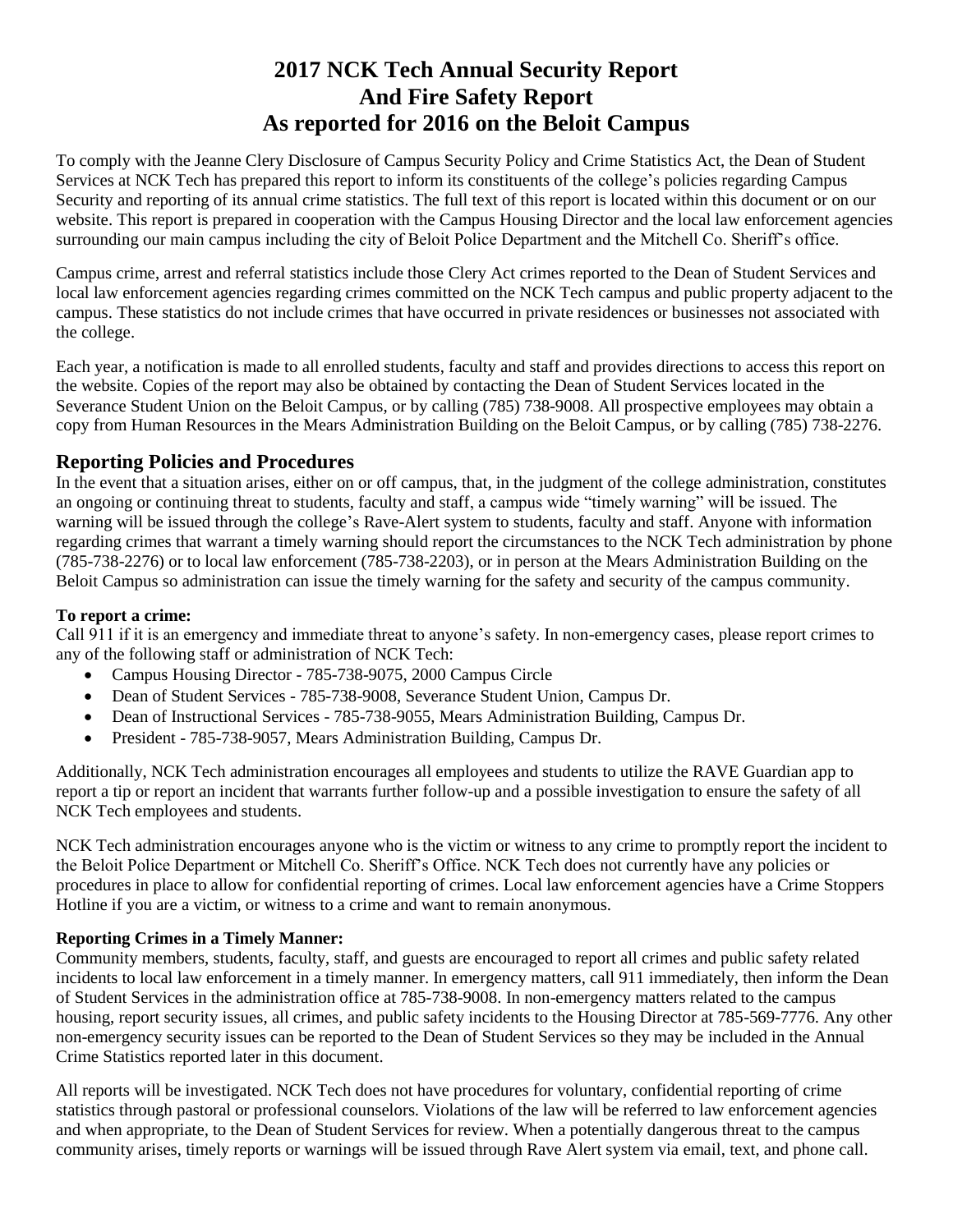#### **Security of Campus Facilities**

During normal business hours, NCK Tech will be open to students, parents, employees, contractors, guests, and invitees. During non-business hours access to all College facilities is by key, which is only available to employees of the college. NCK Tech, Beloit Campus does not have a campus police department. The security personnel for the campus housing is the Housing Director. The Housing Director does not have authority to make arrest. The Housing Director will call the local law enforcement to make arrest if a crime is committed on campus that warrants an arrest.

#### **Program Facilities:**

Each program chairperson is responsible for the security of their facility during regular business hours. After normal operating hours, the program's chairperson is responsible for locking the facility.

#### **Campus Housing Facilities:**

NCK Tech has 8 Campus Housing facilities on the Beloit Campus. Each housing facility has 4 apartments. The main entrance to each building is open 24 hours a day /7 days a week. Each apartment has 2 entrances / exits. Students residing in the Campus Housing are issued keys to their apartments when they check in with the Housing Director. It is the responsibility of the residents to keep their apartments locked and secured. The Housing Director is the campus security officer for the Campus Housing at the Beloit Campus of NCK Tech. The Housing Director lives on the Beloit Campus and regularly patrols the Campus Housing facilities to insure safety procedures are followed, in addition to monitoring unwanted guests and potential for dangerous situations. The Housing Director does not have arrest capabilities. In the event of a crime that warrants an arrest, local law enforcement will be called. The Housing Director has a strong working relationship with local law enforcement. There is no formal written memorandum of understanding (MOU) with the local law enforcement, but they do regularly patrol the campus.

#### **Other Facilities:**

Some facilities may have individual hours, which may vary at different times of the year. In these cases, the facilities will be secured according to schedules developed by the department responsible for the facility. The Student Union is kept open in the evening by the Activities Director and / or the Housing Director depending on the activity and the time of the year. The General Education building has individual hours depending on the schedule of night classes and Resource Center hours. These hours are posted at the beginning of each semester.

The Director of Maintenance is responsible for maintaining the campus lighting, door locks, and overall condition of the facilities for the safety and security of staff, faculty, and students. The Housing Director is responsible for making sure the housing facilities are well maintained and safe for the residents. The Dean of Student Services is responsible for the overall security of the Beloit Campus. The Dean of Student Services has annual meetings with the Housing Director and the Director of Maintenance to discuss maintenance and security issues.

#### **Student Organizations and Off-Campus Facilities**

NCK Tech does not operate any student organizations off-campus or any college-owned off-campus housing facilities. Therefore, NCK Tech does not include reports and monitor any criminal activity off campus in this report.

### **Security Awareness Programs for Employees and Students**

During In-service and Teamwork Days, the NCK Tech administration reviews and outlines the college safety and security procedures in the Crisis Management Plan to all faculty and staff. On the Friday, before classes begin in the fall, all Campus Housing residents are required to attend the Campus Housing Rules Meeting. The Dean of Student Services and the Housing Director reviews all the campus housing rules, safety and security policies and reporting procedures at this meeting.

A common theme of these crime prevention and awareness programs is to encourage students and employees to be aware of their responsibility for their own security and the security of others. Periodically, the local police department offers presentations regarding crime prevention and safety awareness to students and employees, but NCK Tech does not provide any other specific prevention programs designed for this purpose other than those mentioned above.

#### **Drug and Alcohol Abuse Policy:**

The North Central Kansas Technical College Board of Trustees, administration, and staff believe that maintaining a drug free educational environment is critical to the success of every student. North Central Kansas Technical College fully complies with all provisions of the Drug Free Schools and Campuses regulations, 34 C.F.R. Part 86.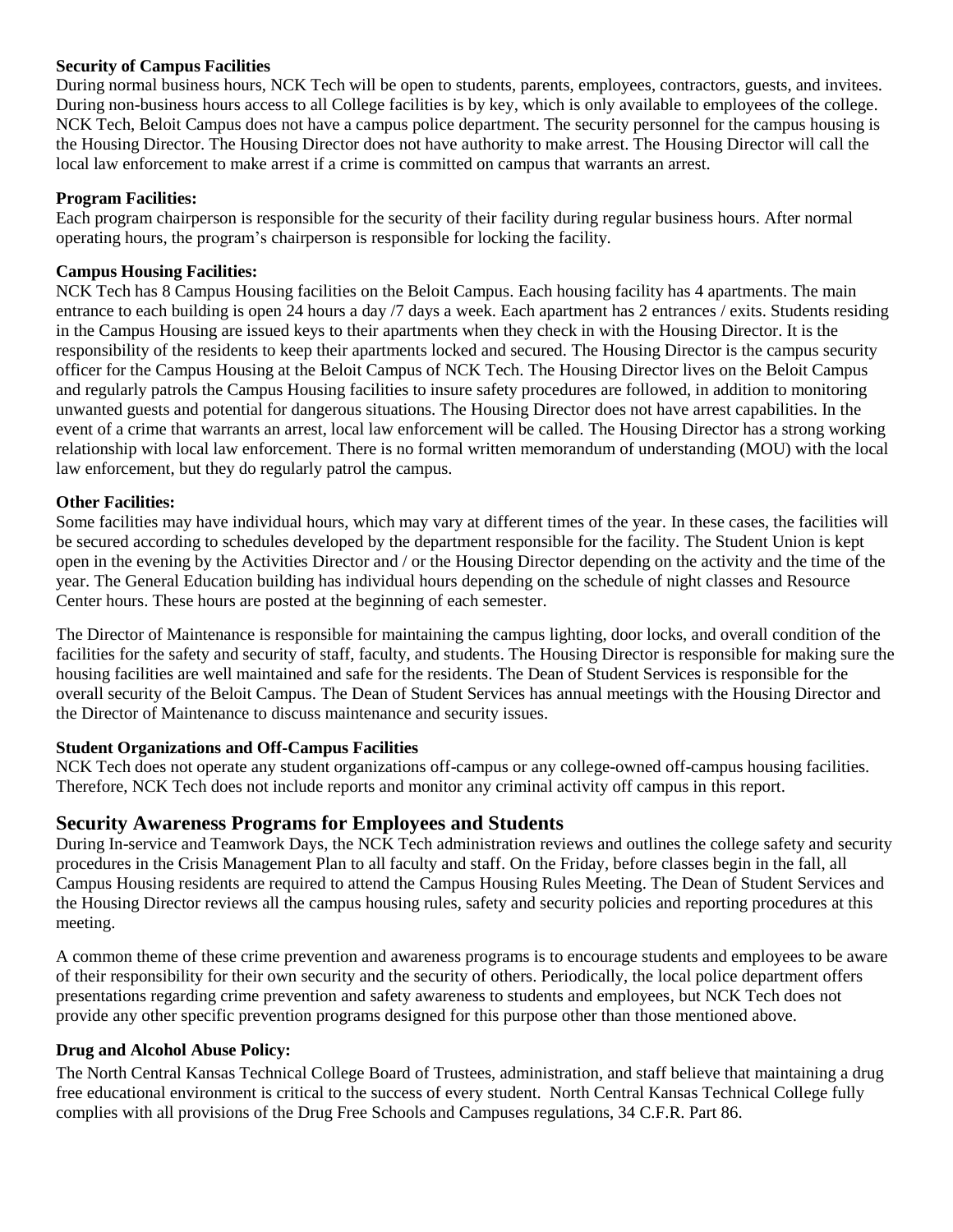It is the policy of NCKTC that the possession, use, distribution and/or sale of alcoholic beverages, illegal drugs, drug paraphernalia, and/or other controlled substances (except as medically prescribed) by students and employees is prohibited on the college campus, within the college buildings, at any training station or at any college sponsored event. Violation will result in immediate disciplinary action, up to and including dismissal from college for students and up to and including termination for employees. Appropriate legal action will be taken by NCKTC. Students or employees acting in an accessory role are also subject to disciplinary and legal action.

### **Employee Standard of Conduct:**

Employees of NCKTC shall not unlawfully manufacture, distribute, dispense, possess, or be under the influence of illicit drugs or alcohol on the college campus, within the college buildings, at any training station or at any college sponsored event.

As a condition of employment at NCKTC employees shall abide by the terms of this policy. Employees who violate the terms of this policy may be reported to the appropriate law enforcement officials and could be subject to any of the following disciplinary sanctions:

- 1. Short term suspension with pay.
- 2. Short term suspension without pay.
- 3. Long term suspension without pay.
- 4. Required participation in a drug and alcohol education, treatment, counseling or rehabilitation program.
- 5. Termination of employment.

If an employee is required to participate in a drug and alcohol education, treatment, counseling or rehabilitation program, the cost of such program shall be the responsibility of the employee.

Employees of NCKTC convicted of criminally violating the drug statutes of the State of Kansas or of the United States of America shall notify the President of NCKTC concerning the conviction within five (5) days of the conviction. NCKTC will notify the Department of Education within ten (10) days, and The Board of Trustees will initiate appropriate action within (30) days of receiving notification of an employee's conviction. Prior to applying sanctions under this policy, employees will be afforded all rights of due process to which they are entitled under their contracts or in the provisions of the laws of the State of Kansas. Nothing in this policy is intended to diminish the rights of NCKTC to take any other disciplinary action provided for in the NCKTC Board of Trustees policy handbook or the negotiated agreement.

### **Student Standard of Conduct:**

Students who violate the terms of the NCKTC Drug and Alcohol Policy violate the NCKTC Student Code of Conduct and could be subject to the following sanctions:

- 1. Suspension from classes and activities
- 2. Expelled from college
- 3. Mandatory attendance at counseling sessions and/or educational seminars
- 4. Community Restitution/Service
- 5. Parental Notification as provided by federal law
- 6. Probation, Monetary Fine and/or Community Service

Appropriate legal action will be taken by NCKTC. Students acting in an accessory role are also subject to disciplinary and legal action.

As indicated above, a student may be required to meet with a counselor and/or complete a drug or alcohol education or treatment program as a condition of continued enrollment. The cost of completing such a program will be the responsibility of the student. Students subject to these penalties will be afforded all rights of due process to which each student is entitled to by law or under current policies effecting student discipline.

#### **Reasonable Suspicion:**

If reasonable suspicion of substance abuse exists regarding an employee or student based on objective criteria (including, but not limited to, behavior, appearance, demeanor, detection of the odor of alcohol or any controlled substance), the employee or student will be requested to consent to drug testing performed by NCK Tech's contract vendor at the expense of the college.

a. A college administrator (or their designee) shall drive the employee or student to the vendor's site for drug testing and shall return the employee or student to his/her residence (or arrange for transportation) following the testing.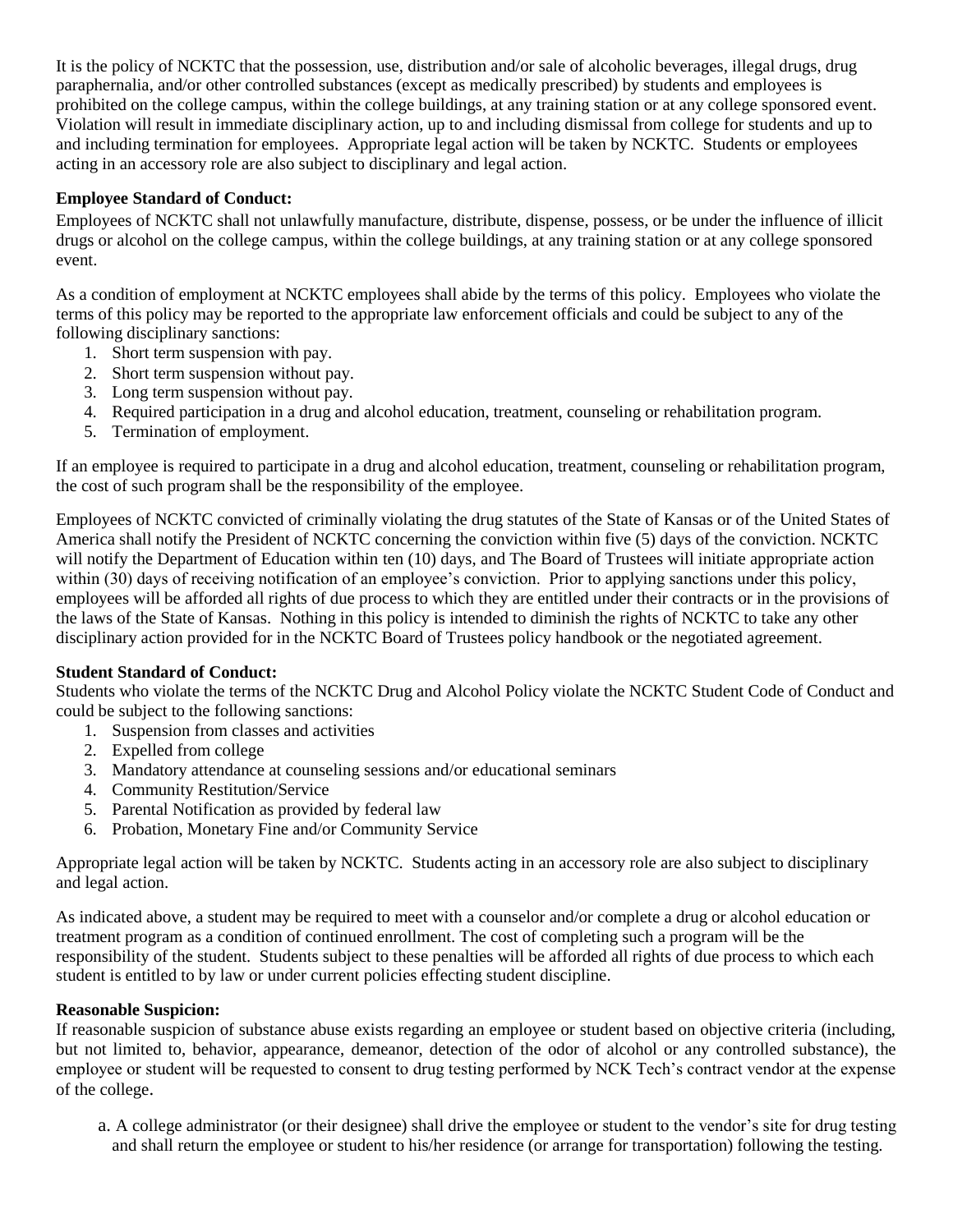- b.Test results shall be sent directly to the college administrator, with a copy also sent to the employee or student. All test results will be considered confidential, access to the results will be limited to institutional personnel who have a legitimate need-to- know.
- c. In the event of a positive test result, the employee or student may request a retest of the sample at the employee or student's expense. The request must be submitted within 24 hours.
- d.Positive results for any illegal drugs, or prescription drugs (either not prescribed for the employee or student, or at levels above the prescribed dosage), or blood alcohol level of 0.04 or greater shall be grounds for disciplinary action, up to and including termination or expulsion.
- e. Refusal to provide a specimen for this testing shall be treated as a positive drug test result.
- f. Test results or specimens that have been determined to be altered by the employee or student shall be grounds for disciplinary action, up to and including termination or expulsion.
- g.If the employee or student tests positive for an authorized prescription drug which may impair his/her performance or judgment, the employee or student may not be permitted to participate in college activities until he/she provides a doctor's release.

#### **Information provided to all students and employees to comply with the Federal Drug-Free School and Campuses Regulations:**

The following information will be distributed annually to all employees (including part-time and adjunct faculty) and all students (including part-time students and those enrolled in off-campus programs of the college but not including continuing education students).

The administration will review this program biennially. The purpose of the review will be to determine the effectiveness of the program, to recommend changes in the program, and to ensure that disciplinary actions are appropriate.

#### **Consequences of the use, misuse, and abuse of drugs and alcohol:**

#### **Health Consequences:**

Students and employees of NCKTC should be aware that the following health risks have been associated with the use, misuse and abuse of drugs and alochol:

Alcohol: Birth defects, ulcers and gastritis, liver damage, heart disease, cancer, and brain damage. Anabolic

Steroids: Acne, cancer, heart disease, liver disease, sterility, jaundice, and kidney stones. Cocaine/Stimulants: Increased blood pressure, blurred vision, sleeplessness, anxiety, irregular heartbeat, and death.

Hallucinogens: Increased body temperature, increased heart rate, blood pressure, sleeplessness and tremors.

Marijuana: Imitation of the lungs, emphysema, increased heart rate, reduced short term memory, and cancer.

Opiates/Narcotics: Decreased heart rate, nausea, cold, moist skin, bluish in color, and slowed breating. Sedatives: Slowed body function, drowsiness, convulsions, and coma.

Prescription and Over-the-Counter Medications: Risks associated with the non-medical use, abuse or misuse of prescription and over-the-counter medications are dependent upon the particular medication and may include any of the risks described above. Students and employees should note that the above listing is not intended as all inclusive.

#### **Legal Consequences:**

Local, state and federal laws provide for a variety of legal sanctions and penalties for the possession, distribution, misuse and abuse of controlled substances, pharmaceutical products, prescription and over-the-counter medications and alcohol. The Federal Controlled Sutstances Act provides penalties of up to 15 years' imprisonment and fines up to \$25,000 for unlawful distribution or possession with intent to distribute narcotics. For unlawful possession of a controlled substance, a person is subject to up to one year of imprisonment and fines up to \$5,000. Any person who unlawfully distributes a controlled substance to a person under twenty-one years of age may be punished by up to twice the term of imnprisonment and fine otherwise authorized by law. Kansas law provides that any person who violates the criminal such as cocaine and heroin, shall be guilty of a Class C felony. For a conviction of a Class C felony, the court may sentence a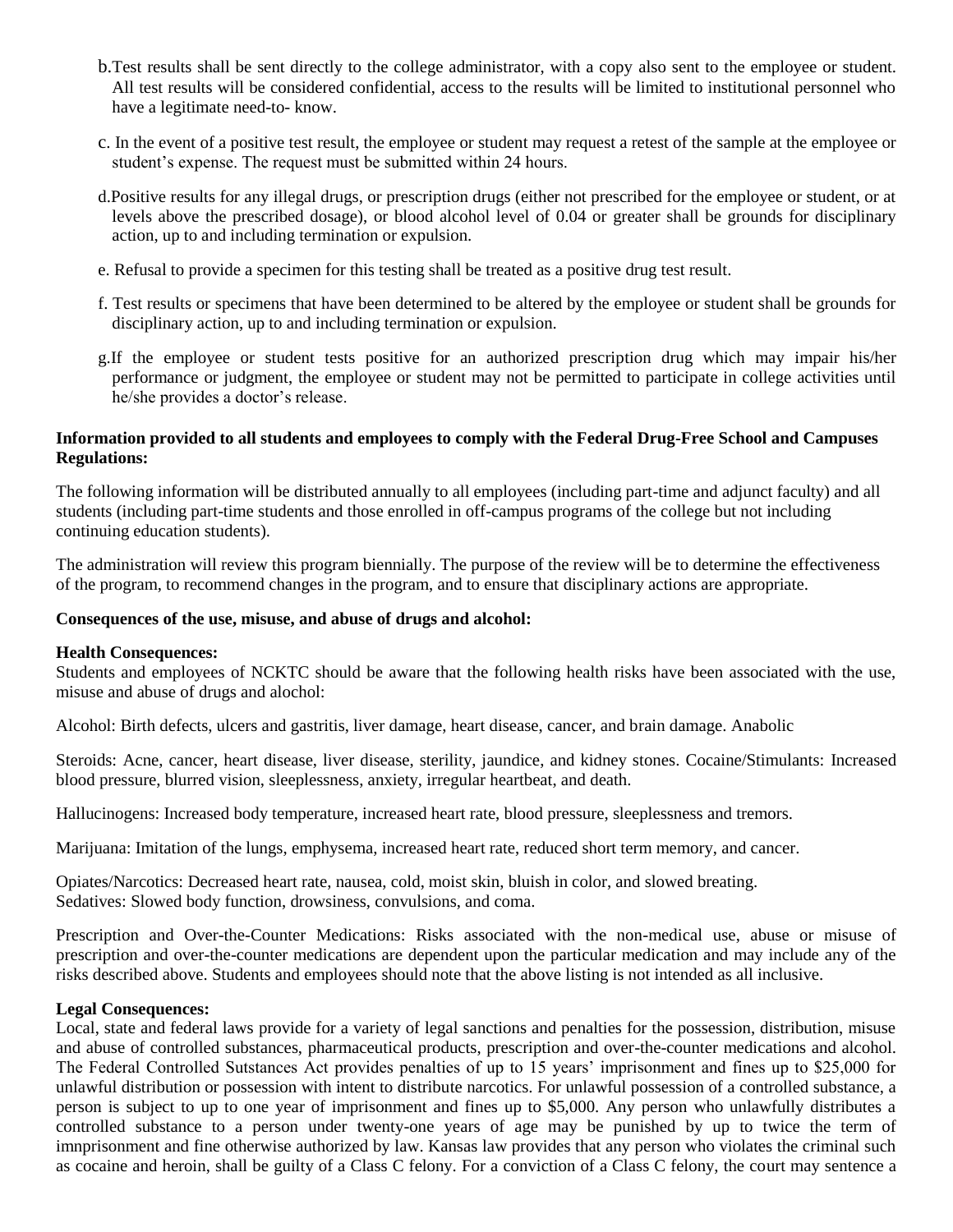person to a term of imprisonment of a minimum of three to five years, a maximum of 10 to 20 years, and a fine of up to \$15,000. Unlawful possession of a depressant, stimulant or hallucinogenic drug is punishable as a Class A misdemeanor, with a penalty of up to a year in jail and a fine of \$2,500. Under Kansas law, persons under 21 years of age may be subject to minimum fines of \$200 for possessing, consuming, obtaining, purchasing or attempting to obtain or purchase alcoholic liquor or cereal malt beverages. Persons convicted of driving under the influence of alcohol or durgs are subject to severe fines, imprisonment, and other penalties. For the most recent and complete Federal Trafficking Penalties visit [www.dea.gov/agencyipenalties.htm](http://www.dea.gov/agencyipenalties.htm)

#### **Treatment Facilities:**

Drug and alcohol counseling and treatment programs are available to students and employees on a national, state, and local basis. The Federal Substance Abuse and Mental Health Services Administration (SAMHSA) website maintains a substance abuse treatment locator on the internet at [http://jdasis3.sarmhsa.gov](http://jdasis3.sarmhsa.gov/)

Assistance for substance abuse is available in Beloit at: Pawnee Mental Health Services 207-5 North Mill Beloit, KS 67420 Telephone (785) 625-6581

Assistance for substance abuse is available in Hays at: Smoky Hill Foundation for Chemical Dependence, Inc. 2209 Canterbury Road Hays, KS 66901 Telephone (785) 625-5521

#### **Drug Testing Policy:**

The NCK Tech has an obligation to provide a safe learning environment for all students and community members who may be impacted by the training of students in certain programs. NCK Tech offers several programs that require students to work with and around hazardous equipment with the potential to cause severe injury or death. In addition, NCK Tech offers nursing programs that require direct patient care. Students in these lab/shop areas and patient care areas must be attentive and focused on their actions, as well as others around them. Students with impaired or delayed reaction time, loss of concentration, or impaired decision-making are a hazard to others. Students that are impaired due to prescription medications or illegal drug use pose a serious risk to staff members, other students, and community members. The purpose of this policy is to promote safety and prevent a potential safety risk to others. This Drug Testing Policy shall not be used for law enforcement purposes.

NCK Tech partners with Business and Industry leaders through an Advisory Board process. Per their recommendations, as well as industry standards, the areas of concern are the Nursing Programs, Heavy Equipment, Welding and the Diesel Technology Programs.

- Nursing students are required to complete clinical trainings, which include direct patient care.
- Heavy Equipment students are required to operate very large equipment, such as bulldozers, motor graders, evacuators, backhoes, loaders, scrapers and directional drills.
- Welding students are required to use welding machine and tools, solvents and gases and are exposed to high heat temperatures.
- Diesel Technology students are required to use truck lifts, overhead cranes and forklifts, and to drive customer vehicles, tractors, dozers, graders, evacuators and school buses.
- Agricultural Technology Equipment students are required to use overhead cranes, forklifts and to drive customer equipment.

## **Missing Student Notification**

Any student, staff, or faculty of NCK Tech that has reason to believe that a student who resides in on-campus housing at the Beloit Campus is missing, he or she should **immediately** notify the Housing Director 785-569-7776, or the Dean of Student Services at 785-738-2276. The Housing Director or the Dean of Student Services will generate a missing person report and initiate an investigation. Local law enforcement may be contacted to assist with the investigation.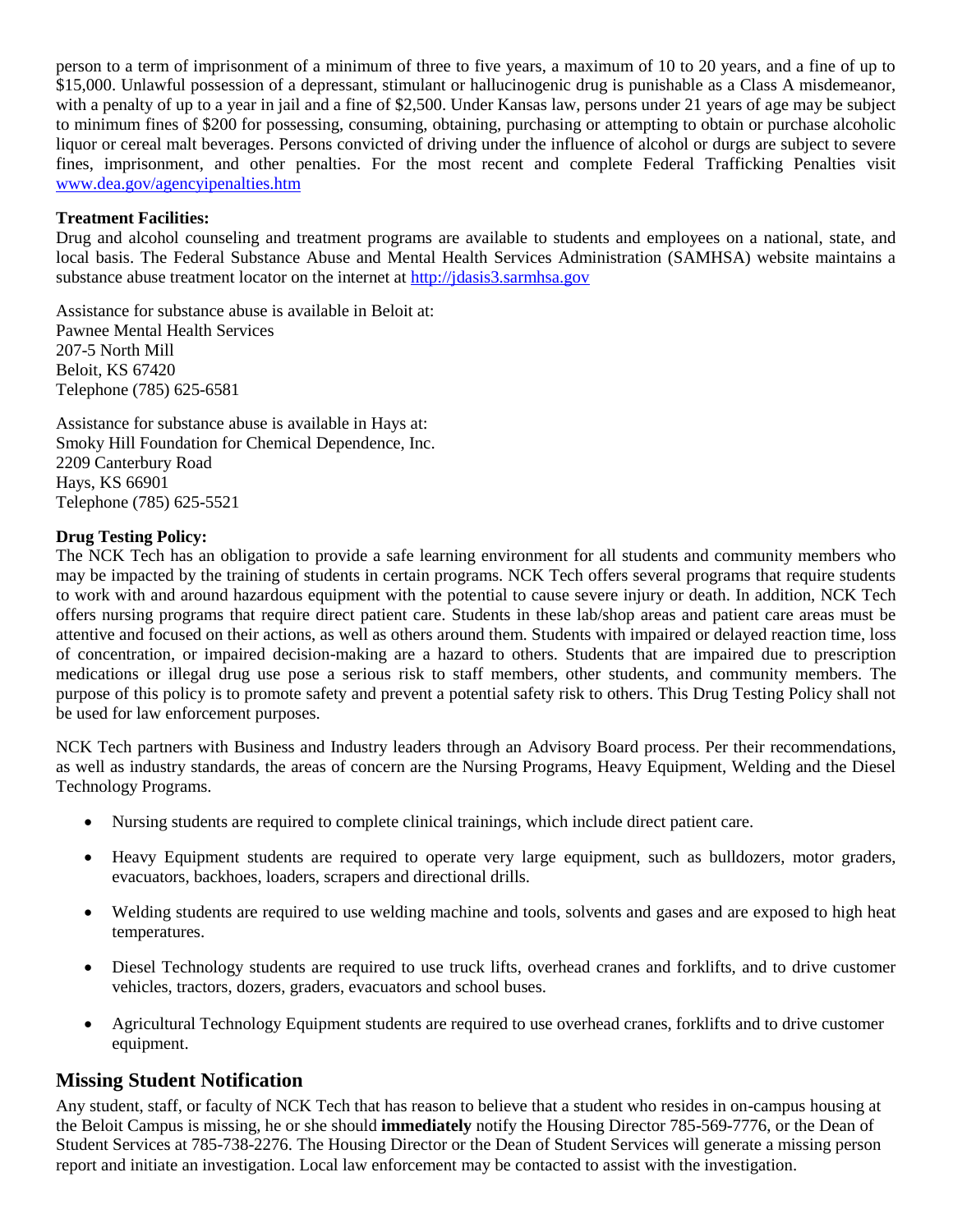In addition to registering a general emergency contact, students residing in on-campus housing have the option to identify confidentially an individual to be contacted by NCK Tech in the event the student is determined to be missing for more than 24 hours. If a student has identified such an individual, NCK Tech will notify that individual no later than 24 hours after the student is determined to be missing. A student who wishes to identify a confidential contact can do so through the NCK Tech Housing Application. A student's confidential contact information will be accessible only by authorized campus officials and law enforcement in the course of the investigation.

After investigating a missing person report, should NCK Tech determine that the student has been missing for 24 hours, NCK Tech will notify Beloit Police Department and the student's emergency contact no later than 24 hours after the student is determined to be missing. If the missing student is under the age of 18 and is not an emancipated individual, NCK Tech will notify the student's parent or legal guardian immediately after NCK Tech has determined that the student has been missing for 24 hours.

## **Sexual Misconduct Policy**

The college is committed to providing a safe learning and working environment. In compliance with federal law, specifically the Jeanne Clery Act ("Clery Act") and the Campus Sexual Violence Elimination Act ("SaVE Act"), the college has adopted policies and procedures to prevent and respond to incidents of sexual assault, domestic violence, dating violence, and stalking. These guidelines apply to students, faculty, and staff, as well as contractors and visitors.

NCKTC will not tolerate sexual assault, domestic violence, dating violence, or stalking, as defined in this Policy, in any form. Such acts of violence are prohibited by policy, as well as state and federal laws. Individuals who the college determines more likely than not engaged in these types of behaviors are subject to penalties up to and including dismissal or separation from the college, regardless of whether they are also facing criminal or civil charges in a court of law.

## **Sexual Assault, Domestic Violence, Dating Violence, and Stalking**

Sexual Assault refers to any nonconsensual sexual act proscribed by Federal, tribal, or state law, including when the victim lacks the capacity to consent.

Domestic Violence Includes felony or misdemeanor crimes of violence committed by:

- 1) A current or former spouse or intimate partner of the survivor;
- 2) A person with whom the survivor shares a child in common;
- 3) A person who is or was residing in the same household as the survivor; or
- 4) Any person against someone who is protected from that person's acts under the domestic or family violence laws of the Jurisdiction.

Dating Violence refers to violence committed by a person who is or has been in a social relationship of a romantic or intimate nature with the survivor and where the existence of such relationship shall be determined based on a consideration of 1) the length of the relationship, 2) the type of relationship, and 3) the frequency of interaction between the persons involved in the relationship.

Stalking occurs when an individual engages in a course of conduct directed at a specific person that would cause a reasonable person to fear for his or her safety or the safety of others, or suffer substantial emotional distress.

### **Reporting an Incident**

The college encourages any member of the college community (including students, staff, contractors. and visitors) who has experienced sexual assault, domestic violence, dating violence, or stalking, or knows of another member of such college community who has experienced sexual assault, domestic violence, dating violence, or stalking to report the incident to the college.

If a student, faculty or staff member, visitor, or contractor has experienced a sexual assault, domestic violence, dating violence, or stalking, they should immediately report the incident the Title IX Coordinator, Angel Prescott at 785-738- 9008, [aprescott@ncktc.edu.](mailto:aprescott@ncktc.edu)

Individuals who are on the Beloit campus can make an in-person report at the Dean of Student Services office. Individuals who are on the Hays campus can make an in-person report at the Dean of the Hays Campus office. College staff will assist all members of the college community by assessing the incident, advising the survivor on how he or she can seek legal protection, and making the survivor aware of medical, counseling, and other support services. If a reported incident did not occur on campus, the Title IX Coordinator can assist the survivor in notifying the local police department with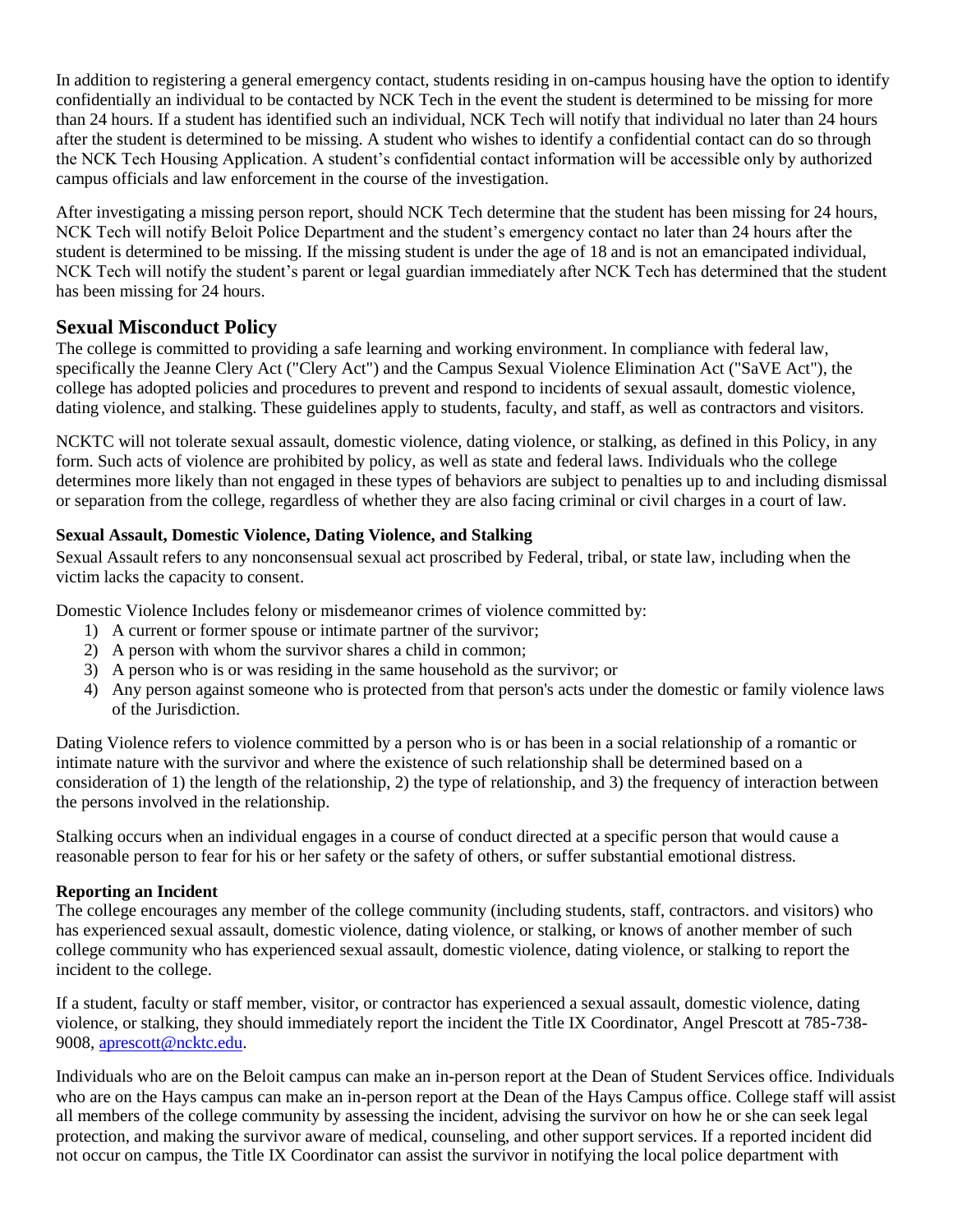jurisdiction over the crime. In case of an emergency or ongoing threat, a survivor should get to a safe location and call 911. Calling 911will put you in touch with local police.

Students who have experienced a sexual assault, domestic violence, dating violence, or stalking may also report an incident to the college's Title IX Coordinator, Angel Prescott, 785-534-0586[; aprescott@ncktc.edu.](mailto:aprescott@ncktc.edu)

Employees who have experienced a sexual assault, domestic violence, dating violence, or stalking may also report an incident to the college's Title IX Coordinator, Angel Prescott, 785-534-0586[; aprescott@ncktc.edu.](mailto:aprescott@ncktc.edu)

The Title IX Coordinator will provide survivors of sexual assault, domestic violence, dating violence, and stalking with information about available support services and resources, and also assist any survivor in notifying law enforcement including the local police, if the survivor elects to do so.

Survivors are not required to report to area law enforcement in order to receive assistance from or pursue any options within the college. For more information, please visit our website for information on how to report an act prohibited by this policy.

## **Written Notification of Rights and Options**

Any student or employee, who reports an incident of sexual assault, domestic violence, dating violence, or stalking, whether the incident occurred on or off campus, shall receive a written explanation of their rights and options as provided for under this policy.

These rights and options include the right(s) of a survivor to:

- 1) Go to court, and to file a domestic abuse complaint requesting an order restraining your attacker from abusing you, and/or an order directing your attacker to leave your household, building, school. college, or workplace;
- 2) Seek a criminal complaint for threats, assault and battery, or other related offenses;
- 3) Seek medical treatment (the Title IX Coordinator will arrange transportation for you to the nearest hospital or otherwise assist you in obtaining medical treatment if you wish);
- 4) Request the Title IX Coordinator and/or local police remain at the scene until your safety Is otherwise ensured;
- 5) Request that the Title IX Coordinator and/or local police assist you by arranging transportation or by taking you to a safe place, such as a shelter or a family or friend's residence; and
- 6) Obtain a copy of the police incident report at no cost from the police department.

### **Procedures Survivors Should Follow**

If an incident of sexual assault, domestic assault, dating violence, or stalking occurs, it is important to preserve evidence so that successful criminal prosecution remains an option.

The survivor of a sexual assault should not wash, shower or bathe, douche, brush teeth, comb hair, or change clothes prior to a medical exam or treatment. If a survivor has removed the clothing he or she was wearing during the assault prior to seeking medical treatment, that clothing should be placed in a brown paper, not plastic, bag and brought to the hospital when treatment is sought. If the survivor is still wearing the clothes that he or she was wearing during an assault, he or she should bring a change of clothes with him or her to the hospital so that the clothes containing possible evidence can be preserved and examined for evidence of the crime.

Evidence of violence, such as bruising or other visible injuries, following an incident of sexual assault, or domestic or dating violence, should be documented by taking a photograph. Evidence of stalking, including any communications such as written notes, email, voice mail, or other electronic communications sent by the stalker, should be saved and not altered in any way.

### **On Campus and Off Campus Resources**

The college, the City of Beloit, the City of Hays, and Mitchell and Ellis counties all offer other important resources to the survivors of sexual assault, domestic assault, dating violence, or stalking, including medical treatment, counseling services, and advocacy that survivors may wish to utilize.

A survivor need not formally report an incident of sexual assault, domestic violence, dating violence, or stalking to law enforcement or the college in order to access the following resources.

The following college employees and on campus offices can assist members of the college community in considering their options and navigating through any resources or recourse they may elect to pursue:

- Title IX Coordinator, Angel Prescott, 785-738-0586; [aprescott@ncktc.edu](mailto:aprescott@ncktc.edu)
- Dean of the Hays Campus, Sandy Gottschalk, 785-623-6150; [sgottschalk@ncktc.edu](mailto:sgottschalk@ncktc.edu)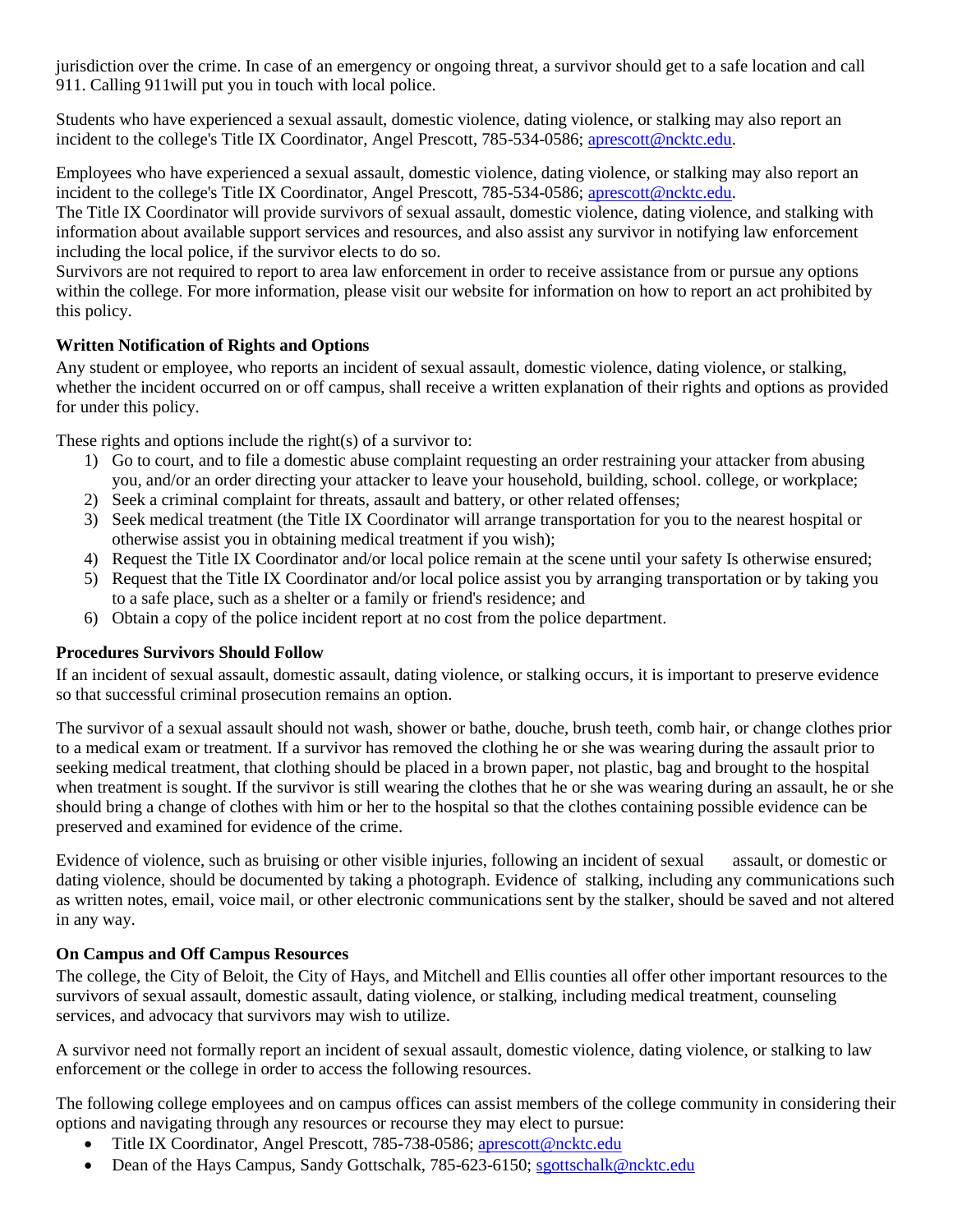#### **Off-Campus Resources Available:**

- Beloit Police Department, 785-738-2203
- Hays Police Department, 785 -625-1030
- Mitchell County Hospital Health Systems, 785-738-2266
- Hays Medical Center, 785-623-5000
- Pawnee Mental Health, 785-738-5363
- Battered Women's Crisis Center, Hays, KS, 785-625-4202
- Kansas Coalition Against Sexual & Domestic Violence, 888-363-2287
- Domestic Violence Association of Central Kansas, 800-874-1499

#### **Accommodations**

Regardless of whether a student or employee reports an incident of sexual assault, domestic violence, dating violence, or stalking to law enforcement or pursues any formal action, if they report such an incident to the college, the college is committed to providing them a safe learning or working environment as possible. Upon request, the college will make any reasonably available change to a survivor's academic, living, transportation, and working situation. When a reported incident of abuse involves more than one member of the college community, the college's Title IX coordinator may also issue an Institutional No Contact order, prohibiting the individuals from contacting one another, either on or off campus. Students and employees may contact the Title IX Coordinator for assistance.

Local law enforcement will advise survivors of a reported incident of sexual assault, domestic violence, dating violence, or stalking about how to seek a restraining order from a criminal court that directs the accused to refrain from abuse and to leave the survivor's household, building, school, college, or workplace.

The college is committed to ensuring that orders of protection issued by courts are fully upheld on all college-owned, used, and controlled property as well as properties immediately adjacent to the college. Therefore, if any member of the college community obtains an order of protection or restraining order, he or she should promptly inform the Title IX Coordinator and provide them a copy of that order, so that the college can enforce it. The college is also committed to protecting survivors from any further harm, and if the Title IX Coordinator determines that an individual's presence on campus poses a danger to one or more members of the college community, they can issue an institutional No Contact or No Trespass Order barring that individual from college property until resolved by Board of Trustees action.

#### **Survivor Confidentiality**

The college recognizes the sensitive nature of sexual assault, domestic violence, dating violence, and stalking incidents. We are committed to protecting the privacy of individuals who report incidents of abuse, to the extent that doing so is permitted by law and consistent with the college's need to protect the safety of the community. Different college officials and personnel are able to offer varying level s of privacy protections to survivors.

The college requires all employees to share with the college's Title IX Coordinator information they learn concerning a report of sexual assault, or an incident of domestic or dating violence, or stalking, so that the Title IX Coordinator can investigate the incidents, track trends (including possible multiple reports involving the same assailant) and determine whether steps are needed to ensure the safety of the community. It is the survivor's choice whether he or she wishes to participate in the investigation; however the college may proceed with an investigation without the survivor's participation if there is a concern for the safety of other members of the community.

Reports made to local law enforcement will be requested by on behalf of NCK Tech by the Title IX Coordinator to determine if a Title IX investigation is warranted. Reports may also be made public (maintaining the survivor's anonymity) if there is a concern for the safety of other members of the community.

Reports received by the college concerning the abuse of a minor or juvenile must be reported to state officials in compliance with state law requiring mandatory reporting of child abuse. All members of the college community are required by policy to report any instances of known child abuse or neglect to the Title IX Coordinator. The Title IX Coordinator will in turn report information to the appropriate state authorities.

Reports of sexual assault, domestic or dating violence, or stalking, which are shared with the college's Title IX Coordinator or other college officials, will be treated with the greatest degree of respect and privacy possible while still fulfilling the college's obligation to investigate and effectively respond to the report. Every effort will be made to limit the scope of information shared to keep it to a minimum of detail, and only when absolutely necessary. It is the survivor's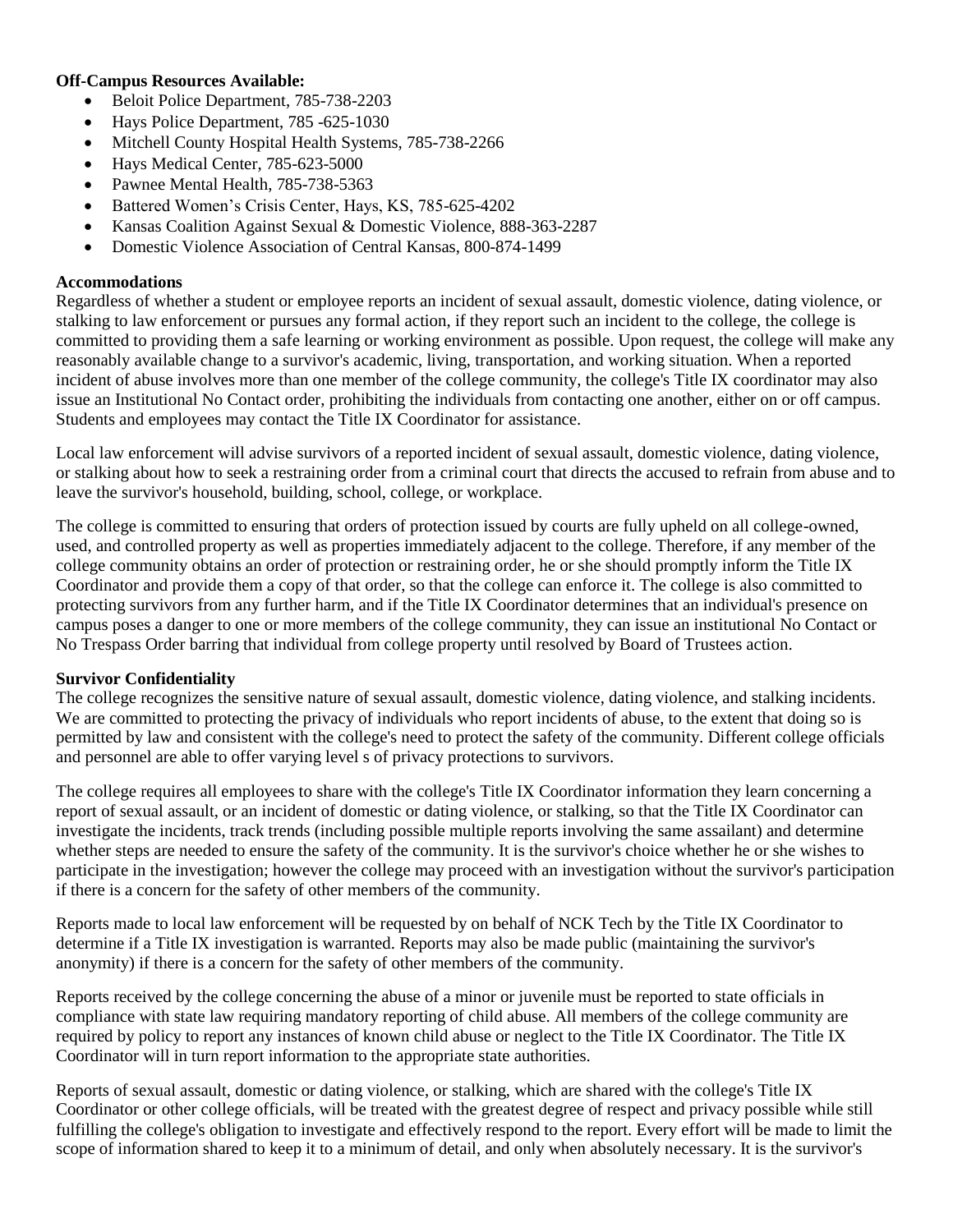choice whether to participate in the investigation; however the college may proceed with the investigation without the survivor's participation if there is a potential threat to other members of the community.

A survivor's ability to speak in confidence and with confidentiality may be essential to his or her recovery. The college thus expects employees to treat information they learn concerning incidents of reported sexual assault, domestic violence, dating violence, and stalking with as much respect and as much privacy as possible. College employees must share such information only with those college officials who must be informed of the information pursuant to college policy. Failure by a college employee to maintain privacy in accordance with college policy will be grounds for discipline.

While federal law requires the college to include certain reported incidents of sexual assault, domestic violence, dating violence, and stalking among its annual campus crime statistics, such information will be reported in a manner that does not permit identification of survivors.

#### **College Educational Programs**

The college is committed to increasing the awareness of and prevention of violence. The college makes continued efforts to provide students and employees with education programing, and strategies intended to prevent rape, acquaintance rape, sexual assault, domestic violence, dating violence, and stalking before they occur.

To address the issue of sexual assaults, domestic violence, dating violence, and stalking in a college environment, the college offers practical guidance for risk reduction, violence prevention, and bystander intervention, including but not limited to;

- Personal Safety Workshops In an effort to educate the college community about safety, the college provides opportunities for all members of the college community to learn about safety precautions. College officials conduct and/or coordinate awareness workshops for college community members on a wide variety of subjects including, but not limited to alcohol awareness, the definition of consent and sexual assault, and wellness.
- New Student Orientation Student orientation programs addressing active bystander awareness, support services, medical amnesty, wellness, and personal safety are delivered by members of the Student Services department to new students
- Crime Bulletins and Alerts- College officials periodically distribute crime bulletins or alerts to inform members of the college community about incidents of crime in the areas surrounding the college that may pose an imminent threat of harm to members of the community. Bulletins and alerts are al so circulated at times, not in response to specific incidents, but as general reminders to college community members about measures that members of such community can take to enhance personal and property security.
- New Employee Orientation- All new employees receive training on Sexual Harassment and Title IX through the Title IX Coordinator.
- Student Activities Programs These programs are run through the Student Services department and inform students on a wide variety of topics such as, alcohol awareness, sexual assault, consent, bystander awareness, personal safety, and fire safety.
- Bulletin Board Campaigns The Student Services department uses passive programming strategies in throughout campus to provide information on crime prevention and safety issues related to college students on and off campus.

### **Conduct Proceedings**

The college strictly prohibits all acts of sexual assault, domestic violence, dating violence, and stalking. In addition to facing criminal investigation and prosecution, students, employees, and other affiliates may also face action by the college. When students or employees are accused of having engaged in sexual assault, domestic violence, dating violence, or stalking the college may, depending on the facts alleged, issue interim safety measures prior to the resolution of the charges. Such interim safety measures might include issuing No Contact orders between the parties, altering an individual's work or class schedule or a student's on-campus housing assignment, placing an employee accused of misconduct on administrative leave, or placing a student accused of misconduct on an interim suspension.

The college's Title IX Coordinator will oversee all investigations of allegations of gender-based violence. Employees who are found responsible for having committed such a violation could face termination of employment, and students who are found responsible for having committed such a violation may face disciplinary probation, deferred suspension, suspension from college housing, dismissal from college housing, suspension from the college, or dismissal from the college. In addition, the college may issue No Contact Orders and No Trespass Orders to those found responsible.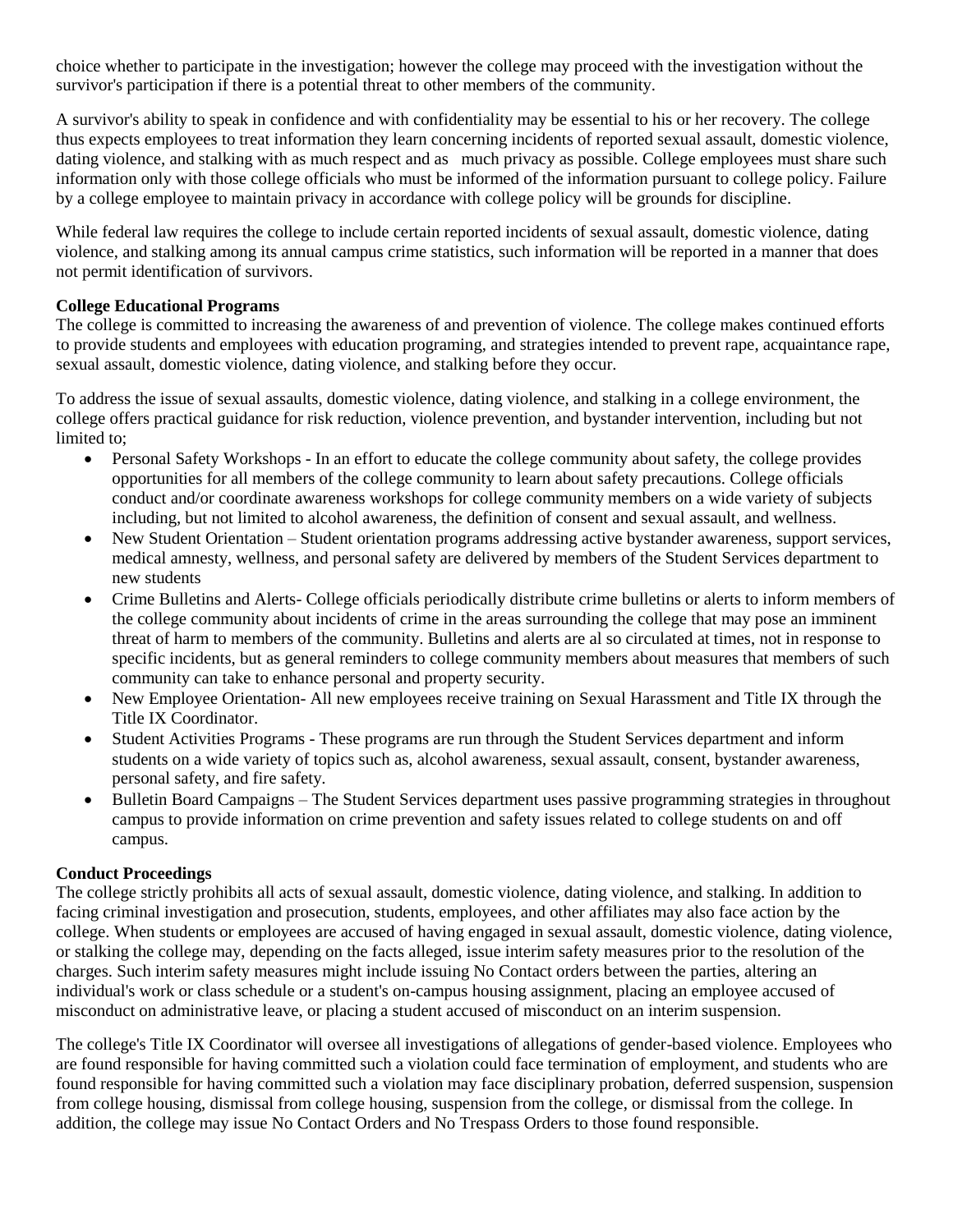If a Title IX investigation concludes that evidence exists which suggests a student more likely than not engaged in sexual assault, domestic violence, dating violence, or stalking, the matter will be referred to the Title IX Coordinator, Angel Prescott, 785-738-9008; aprescott@ncktc.edu and adjudicated pursuant to the Student Code of Conduct and incidents involving employees and college affiliates who are found by the college to have engaged in behavior that violates college policy, including but not limited to sexual assault, domestic violence, dating violence, or stalking.

All conduct proceedings, whether the conduct is reported to have occurred on or off campus shall provide a prompt, fair, and impartial investigation and resolution. All investigations and proceedings shall be conducted by officials who receive annual training on the nature of the types of cases they are handling, how to conduct an investigation, and how to conduct a proceeding in a manner that protects the safety of survivors and promotes accountability.

The college seeks to investigate and adjudicate any official complaints of sexual abuse, domestic violence, dating violence, or stalking that are filed with the college within sixty (60) days of receipt of that complaint, unless mitigating circumstances require the extension of time frames beyond sixty (60) days. Such circumstances may include the complexity of the allegations, the number of witnesses involved, the availability of the parties or witnesses, the effect of a concurrent criminal investigation, college breaks or vacations that occur during the pendency of an investigation, or other unforeseen circumstances. In these matters the complainant and the respondent shall be notified, provided an explanation, and given information about the amount of additional time required.

In all investigatory and adjudication proceedings conducted by the college concerning charges of sexual misconduct, domestic violence, dating violence, or stalking, including any related meetings or hearings, both the complainant and the respondent will be afforded the same process rights, including equal opportunities to have others present. This includes the right to be accompanied by an advisor of their choice. Both the complainant and respondent will also be afforded an equal opportunity to introduce evidence and identify witnesses.

When a student is accused of any violation of the student conduct code, including but not limited to charges that he or she engaged in sexual assault, domestic or dating violence, or stalking, the charges will be decided using the preponderance of evidence standard, which means that it is more likely than not that the reported misconduct occurred.

When the Title IX Coordinator completes an investigation both the complainant and the respondent shall simultaneously be informed in writing within 7 business days of the outcome of the investigative proceeding. Both the complainant and respondent will be given the same procedures and timeframe to appeal the outcome of the proceeding, both parties will receive the same process rights if an appeal is granted, and the parties will both receive timely notice when the outcome becomes final. Disclosure of the outcome shall be made to both parties unconditionally, and each shall be free to share or not share the details with any third parties.

### **Restraining Orders**

Enforcement of court-issued protection orders is critical to ensure the safety for students and employees at NCK Tech.

Any student or employee who has a restraining order, order of protection, no contact order or any other such order issued by a court against another individual (whether or not that individual is also a student or employee of the College) is highly encouraged to notify the local police department and the Dean of Student Services (Beloit students), the Dean of the Hays Campus (Hays students) or Board Clerk (employees) of the threat. The student or employee should provide a copy of the restraining order to local law enforcement, as well as the NCK Tech official listed above, so it is kept on file and can be enforced, if necessary.

Upon receiving notice that a student or employee holds a protection order, the designated NCK Tech employee shall immediately schedule a meeting with the protected student to create a plan for enforcement of the protection order on the college's campus. The designated NCK Tech employee shall work with the protected student or employee to create an enforcement plan regardless of whether the restrained individual is another student or employee. In addition, the designated NCK Tech employee shall provide the protected student or employee with information about reporting violations of the protection order, assist him/her with reporting any violations, and provide him/her with a list of campus and community resources.

If the restrained individual is a student or employee, NCK Tech shall make any necessary changes to the restrained student's enrollment/employment, participation, or environment in order to comply with the protection order and ensure the protected student or employee's safety. In addition, the designated NCK Tech employee shall work with the protected student or employee and the college to make any changes to the protected student or employee's enrollment/employment, participation, or environment to which he/she consents and which are necessary to ensure his/her safety.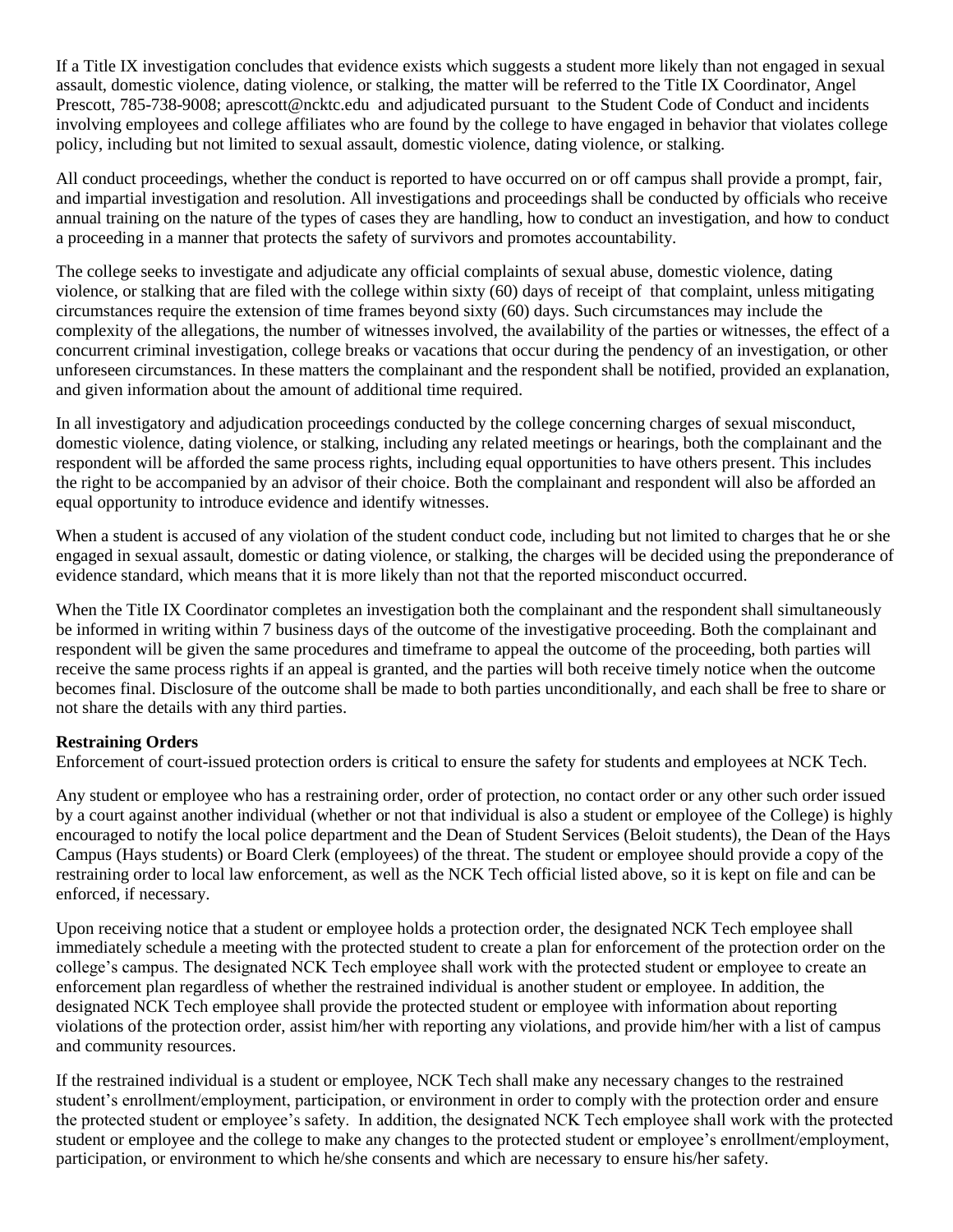Changes to the restrained student or employee's enrollment/employment, participation, or environment that are made pursuant to a valid protection order do not require a written complaint or grievance by the student or employee. The restrained student or employee may file a grievance using the procedures set forth in the NCK Tech Board Policy handbook to challenge any changes made to his/her enrollment/employment, participation, or environment to enforce a protection order.

#### **Sex Offender Notifications**

The Campus Sex Crimes Prevention Act (CSCPA) of 2000 is a federal law that provides for the tracking of convicted sex offenders enrolled at, or employed at, institutions of higher education. The CSCPA is an amendment to the Jacob Wetterling Crimes Against Children and Sexually Violent Offender Act. The federal law requires state law enforcement agencies (in Kansas, it is the Kansas Bureau of Investigation) to provide NCK Tech with a list of registered sex offenders who have indicated that they are either enrolled, employed or pursuing an education at NCK Tech College.

NCK Tech College is required to inform the campus community that a KBI registration list of sex offenders will be available by contacting the Dean of Student Services.

In addition, a list of all registered sex offenders in Kansas is available from the Kansas Bureau of Investigation at http://www.accesskansas.org/kbi/ro.htm. Beloit is located in Mitchell County and the zip code is 67420. Hays is located in Ellis County and the zip code is 67601.

The CSCPA further amends the Family Educational Rights and Privacy Act of 1974 (FERPA) to clarify that nothing in the Act can prohibit an educational institution from disclosing information provided to the institution concerning registered sex offenders.

### **Disclosure Policy**

NCK Tech College may, upon written request, disclose to the alleged victim of a crime of violence, or a non-forcible sex offense, the results of any disciplinary hearing conducted by the college against the student who is the alleged perpetrator of the crime or offense. If the alleged victim is deceased as a result of the crime or offense, NCK Tech College will provide the results of the disciplinary hearing to the victim's next of kin, if so requested.

### **Sexual Harassment Policy**

The college is committed to providing positive and productive learning and working environment free from discrimination on the basis of sex, including sexual harassment. Sexual harassment shall not be tolerated. Sexual harassment of employees or students of the college by board members, administrators, faculty, support personnel, students, vendors, and any others having business or other contact with the college is strictly prohibited.

Sexual harassment is unlawful discrimination on the basis of sex under Title IX of the Education Amendments of 1972, Title VII of the Civil Rights Act of 1964, and the Kansas Act Against Discrimination. All forms of sexual harassment are prohibited at the college, on college property, and at all college-sponsored activities, programs or events. Sexual harassment against individuals associated with the college is prohibited, whether or not the harassment occurs on college grounds.

It shall be a violation of this policy for any student, employee, or third party (visitor, vendor, etc.) to sexually harass any student, employee, or other individual associated with the college. It shall further be a violation for any employee to discourage a student or another employee from filing a complaint or refer for investigation any complaint lodged under the provisions of this policy.

Sexual harassment is unwelcome sexual advances, requests for sexual favors and other inappropriate oral, written or physical conduct of a sexual nature when made by a college employee to a student, when made by a college employee to another college employee, or when made by any student to another student when: (1) submission to such conduct is made, explicitly or implicitly, a term or condition of the individual's education or employment: (2) submission to or rejection of such conduct by an individual is used as the basis for academic or employment decisions affecting that individual: or (3) such conduct has the purpose or effect of interfering with an individual's academic or professional performance or creating an intimidating, hostile or offensive academic or work environment.

Sexual harassment may result from verbal or physical conduct or written or graphic material. Sexual harassment may include, but is not limited to: verbal harassment or abuse: pressure for sexual activity: repeated remarks to a person, with sexual or demeaning implication: unwelcome touching: or suggesting or demanding sexual involvement accompanied by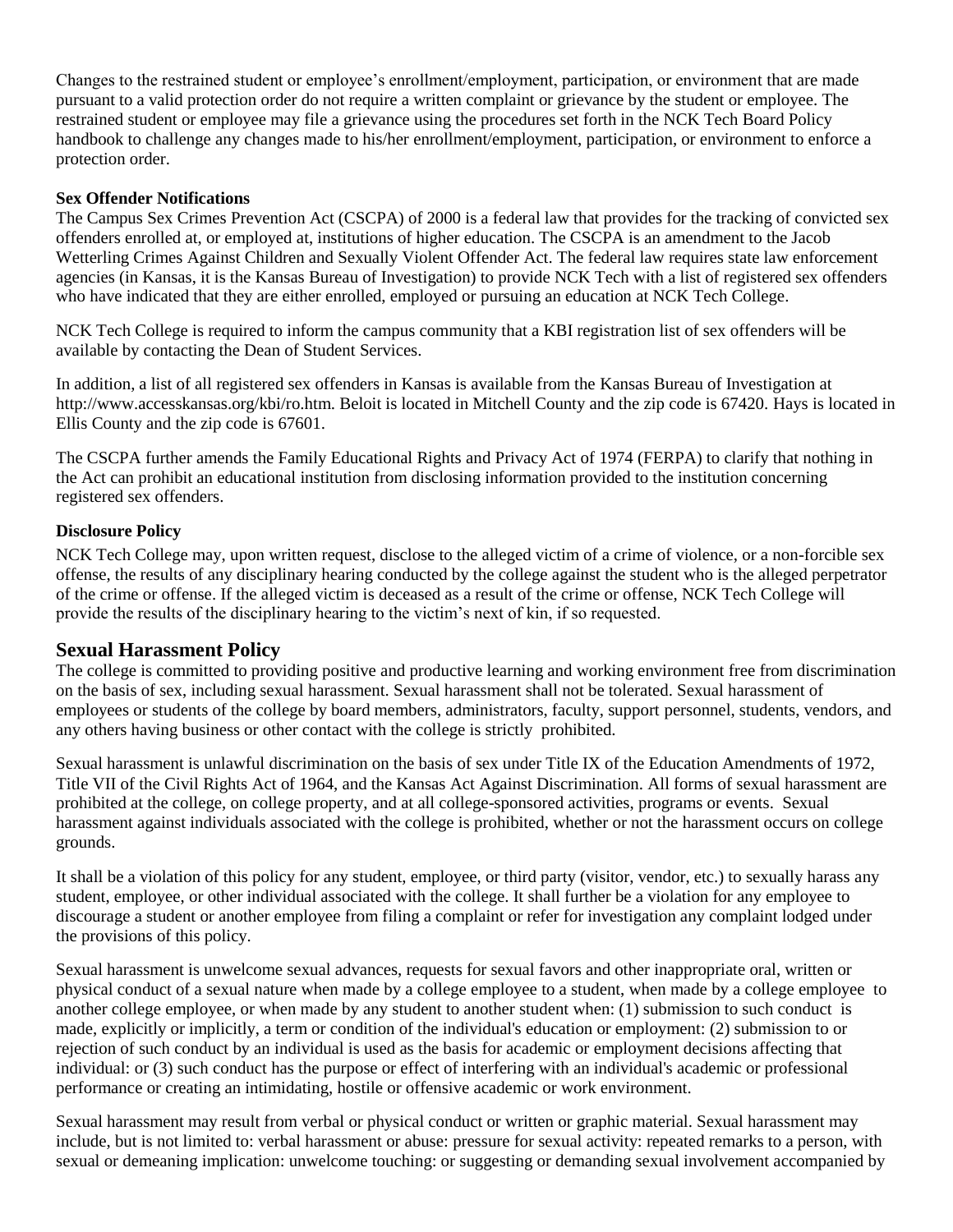implied or explicit threats concerning a student's grades, participation in extra-curricular activities, etc. , or implied or explicit threats concerning an employee's job status.

The college encourages all victims of sexual harassment and persons with knowledge of such harassment to report the harassment immediately. The college will promptly investigate all complaints of sexual harassment and take prompt corrective action to end the harassment.

Any student who believes that he or she has been subjected to sexual harassment should notify the Title IX Coordinator. Any college employee who receives a complaint of sexual harassment from a student or from another employee shall inform the individual making the report of the employee's obligation to report the complaint. Any college employee who receives a complaint of sexual harassment from a student must report it to the Title IX Coordinator.

If the Title IX Coordinator is the alleged harasser, the complaint shall be reported to the college president. The college president shall discuss the complaint with the student to determine if it can be resolved. If the matter is not resolved to the satisfaction of the student in this meeting, the student may initiate a formal complaint under the college's discrimination complaint procedure.

Employees who believe they have been subjected to sexual harassment should discuss the problem with their immediate supervisor. If an employee's immediate supervisor is the alleged harasser, the employee should discuss the problem with the Title IX compliance coordinator or the college president. Employees who do not believe the matter is appropriately resolved through this meeting may file a formal complaint under the college's discrimination complaint procedure.

Complaints received will be investigated to determine whether under the totality of the circumstances, the alleged behavior constitutes sexual harassment under the definition outlined above. Unacceptable conduct may or may not constitute sexual harassment, depending on the nature of the conduct and its severity, pervasiveness, and persistence. Behaviors which are unacceptable but do not constitute harassment may provide grounds for employee discipline or discipline under the code of student conduct.

If discrimination or harassment has occurred, the college will take prompt, remedial action to prevent its reoccurrence.

An employee who witnesses an act of sexual harassment shall report the incident to the Title IX Coordinator. Employees who fail to report complaints or incidents of sexual harassment to the Title IX Coordinator may face disciplinary action. Administrators who fail to investigate and take appropriate corrective action in response to complaints of sexual harassment may also face disciplinary action.

When a complaint contains evidence of criminal activity, the administration shall report such conduct to law enforcement.

To the extent possible, confidentiality will be maintained throughout the investigation of a complaint. The desire for confidentiality must be balanced with the college's obligation to conduct a thorough investigation, to take appropriate corrective action, or to provide due process to the accused.

The filing of a complaint or otherwise reporting sexual harassment shall not reflect upon the student's status or grades. Likewise, initiation of a complaint of sexual harassment in good faith will not adversely affect the job security or status of an employee, nor will it affect his or her compensation. Any act of retaliation against any person who has filed a complaint or testified, assisted, or participated in an investigation of a sexual harassment complaint is prohibited. Any person who retaliates is subject to immediate disciplinary action, up to and including expulsion for a student or termination of employment for an employee.

False or malicious complaints of sexual harassment may result in corrective or disciplinary action against the complainant.

A summary of this policy and related materials shall be distributed in a variety of manners, including but not limited to; posters, fliers and the college website. The policy shall also be published in student and employee handbooks as directed by the college president.

## **Weapons Policies**

NCK Tech prohibits the possession and use of firearms, explosives, and other weapons on NCK Tech property, with certain limited exceptions, as provided below. This policy is in accordance with the Kansas Board of Regents ("Board") Policy and state law, K.S.A. 75-7c01, *et seq*.

### **A. Definitions**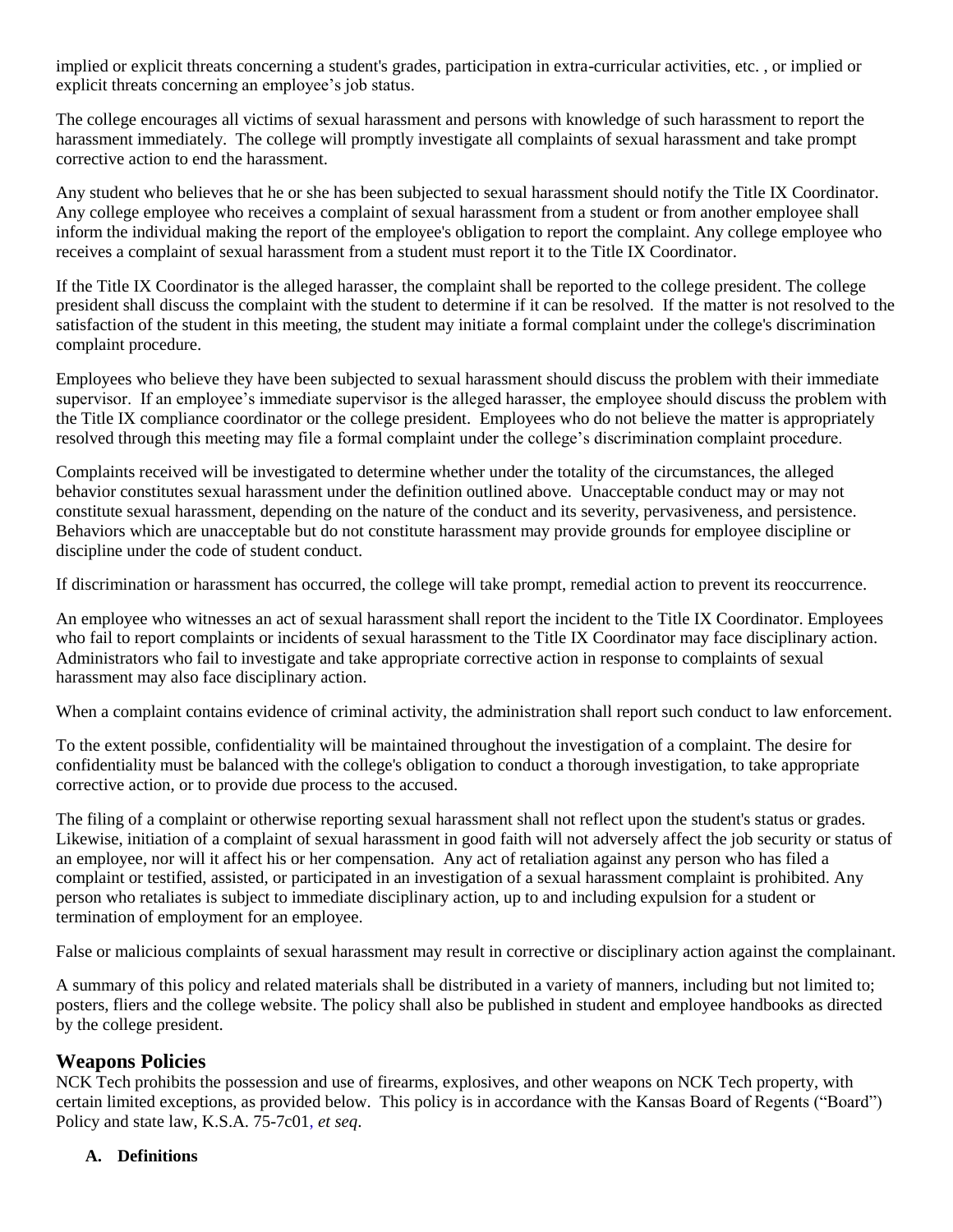For purposes of this policy:

- 1. The term "weapons" includes:
	- a. Any object or device which will, is designed to, or may be readily converted to expel bullet, shot or shell by the action of an explosive or other propellant;
	- b. Any handgun, pistol, revolver, rifle, shotgun or other firearm of any nature, including those that are concealed or openly carried;
	- c. Any BB gun, pellet gun, air/C'02 gun, stun gun or blow gun;
	- d. Any explosive, incendiary or poison gas (A) bomb, (B) mine, (C) grenade, (D) rocket having a propellant charge of more than four ounces, or (E) missile having an explosive or incendiary charge of more than  $\frac{1}{4}$  ounce:
	- e. Any incendiary or explosive material, liquid, solid or mixture equipped with a fuse, wick or other detonating device;
	- f. Any tear gas bomb or smoke bomb; however, personal self-defense items containing mace or pepper spray shall not be deemed to be a weapon for the purposes of this policy;
	- g. Any knife, commonly referred to as a switch-blade, which has a blade that opens automatically by hand pressure applied to a button, spring or other device in the handle of the knife, or any knife having a blade that opens or falls or is ejected into position by the force of gravity or by an outward, downward or centrifugal thrust or movement;
	- h. Any straight-blade knife of four inches or more such as a dagger, dirk, dangerous knife or stiletto; except that an ordinary pocket knife or culinary knife designed for and used solely in the preparation or service of food shall not be construed to be a weapon for the purposes of this policy;
	- i. Any martial arts weapon such as nun chucks or throwing stars;
	- j. Any longbow, crossbow and arrows or other projectile that could cause serious harm to any person; or
	- k. No student shall possess, handle, use, or threaten to use any object that can reasonably be considered a weapon, explosive, destructive device, or hazardous substance on College owned or operated property, and any College activity, function or event. This policy includes any item being used as a weapon or destructive device or any facsimile of a weapon.
	- l. Any explosive or destructive device, including but not limited to dynamite, nitroglycerin or any other combustible, blasting caps, fireworks, firebombs, grenades, plastic charges or devices intended for detonation purposes, and/or any other similar devices or compounds used for detonation or blasting.
	- m. Any other dangerous or deadly weapon or instrument of like character.
- 2. The term "handgun" means:
	- a. A pistol or revolver which is designed to be fired by the use of a single hand and which is designed to fire or capable of firing fixed cartridge ammunition; or
	- b. Any other weapon which will or is designed to expel a projectile by the action of an explosive and which is designed to be fired by the use of a single hand.
- 3. The term "firearm" includes any handgun, rifle, shotgun, and any other weapon which will or is designed to expel a projectile by the action of an explosive.
- 4. The term "adequate security measures" shall have the same meaning as the term is defined in K.S.A. 75- 7c20, and "building" shall have the same meaning as the term "state building" is defined in K.S.A. 75-7c20.
- 5. The term "campus" means any building or grounds owned by the college or the Board and any building or grounds leased by the college or the Board for college use.

### **B. Policy**

## 1. General Rules on Open Carry and Concealed Carry on Campus

Open carry of firearms and possession of weapons other than concealed handguns shall be prohibited on campus, while concealed carry of handguns is permitted on campus, subject to the rules stated in this policy. All weapons are prohibited at all off-campus College sponsored or supervised activities, except that, as required by law, the College does not prohibit employees, who are legally qualified, from carrying a concealed handgun while engaged in the duties of their employment outside of NCK Tech's place of business, including while in a means of conveyance.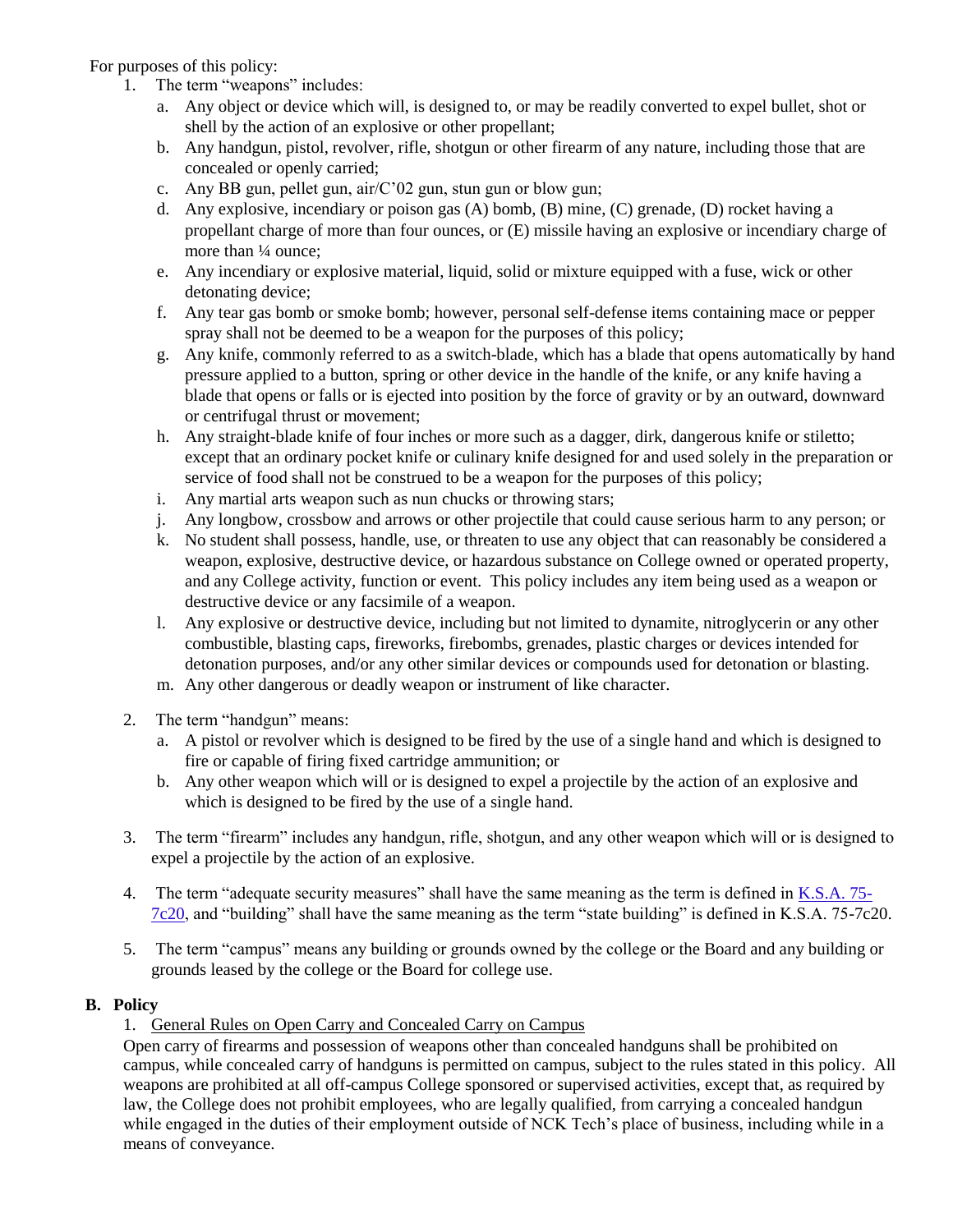Nothing in this policy shall be read to prohibit possession of weapons on campus as necessary for the conduct of Board-approved academic programs or College-approved activities without the advance written approval of the President or his/her designee.

Except in those instances where necessary for self-defense or transferring to safe storage and except as otherwise provided in the preceding paragraph, it shall be a violation of Board and College policy to openly display any lawfully possessed concealed carry handgun while on campus.

There are no College locations that have been designated as prohibiting concealed carry with permanent adequate security measures. The College may from time to time designate a specific location as temporarily prohibiting concealed carry and use temporary adequate security measures as defined and required by law. Appropriate notice will be given whenever this temporary designation is made.

In addition, areas of buildings that have no public access entrances and are limited to restricted access entrances only may be off-limits to concealed carry, as determined by the College. "Restricted access entrance" means an entrance that is restricted to the public and requires a key, keycard, code, or similar device to allow entry to authorized personnel. "Authorized personnel" means employees of a state agency or municipality and any person granted authorization pursuant to K.S.A. 75-7c20 (d)(2.) The College may temporarily designate specific locations as prohibiting concealed handguns and use temporarily.

#### 2. Prohibitions Based on State Law

Beginning July 1, 2017, any individual who is 21 years of age or older and who is lawfully eligible to carry a concealed handgun in Kansas shall not be precluded from doing so on campus except in buildings and areas of buildings for which adequate security measures are provided, and except as otherwise prohibited by law.

Due to its proximity to school district property, carrying a concealed weapon at the NCK Tech Big Creek Training Center in Hays is prohibited.

Regardless whether the individual is otherwise lawfully eligible to carry a concealed handgun, the following restrictions apply to the carrying of a firearm by Kansas law, and the violation of any of the following restrictions is a crime under Kansas law and a violation of this policy:

- An individual in possession of a concealed firearm must be at least 21 years of age [K.S.A. 21- 6302(a)(4)];
- A firearm cannot be carried by an individual under the influence of alcohol or drugs, or both, to such a degree as to render the individual unable to safely operate the firearm [K.S.A. 21-6332];
- A firearm cannot be carried by an individual who is both addicted to and an unlawful user of a controlled substance [K.S.A. 21-6301(a)(10)];
- A firearm cannot be carried by an individual who is or has been a mentally ill person subject to involuntary commitment [K.S.A. 21-6301(a)(13)];
- A firearm cannot be carried by an individual with an alcohol or substance abuse problem subject to involuntary commitment [K.S.A. 21-6301(a)(13)];
- A firearm cannot be carried by an individual who has been convicted of a felony crime [K.S.A. 21- 6304];
- An automatic firearm cannot be carried [K.S.A. 21-6301(a)(5)];
- A cartridge which can be fired by a handgun and which has a plastic-coated bullet with a core of less than 60% lead by weight is illegal [K.S.A. 21-630(a)(6)];
- Suppressors and silencers cannot be used with a firearm [K.S.A. 21-6301(a)(4)]; and,
- Firearms cannot be fired in the corporate limits of a city or at a dwelling, or at a structure or vehicle in which people are present, except in self-defense [K.S.A. 21-6308,6308a].

It shall also be a violation of this policy to otherwise possess, store, transport, trade, sell, or in any other way use a firearm in violation of any applicable law.

#### 3. Carrying and Storing Handguns

Each individual who lawfully possesses a handgun on campus shall be wholly and solely responsible for carrying, storing and using that handgun in a safe manner and in accordance with the law and Board policy.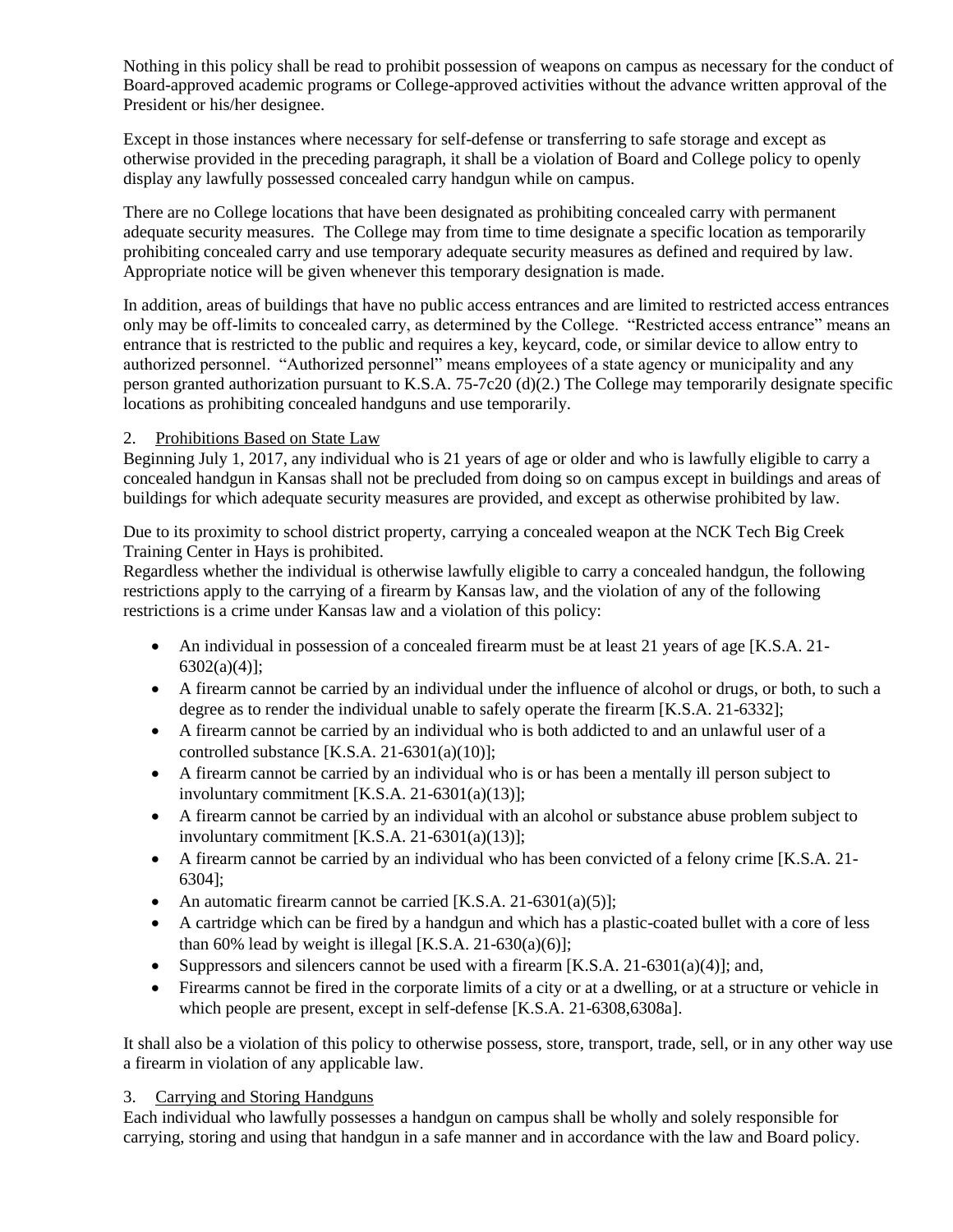Nothing in this policy shall be interpreted to require individuals who lawfully possess a handgun to use it in defense of others.

Beginning July 1, 2017, each individual who lawfully possesses a concealed handgun on campus shall at all times have that handgun in their custody and control, and shall either:

- a. Carry it concealed on or about their person in a manner that complies with this policy, or;
- b. Keep it securely stored at their residence or in their privately owned or leased vehicle

Individuals who carry a handgun on campus must carry it concealed on or about their person at all times. With respect to this policy, "concealed" means completely hidden from view and does not reveal the weapon in any way, shape, or form. "About" the person means that an individual may carry a handgun if it can be carried securely in a suitable carrier, such as a backpack, purse, handbag, or other personal carrier designed and intended for the carrying of an individual's personal items. Moreover, the carrier must at all times remain within the exclusive and uninterrupted control and within the immediate reach of the individual.

Every handgun carried by an individual, whether on their person or in a carrier, must be secured in a holster that completely covers the trigger and the entire trigger guard area and that secures any external hammer in an uncocked position. The handgun must be secured in the holster with a strap or by other means of retention. The holster must have sufficient tension or grip on the handgun to retain it in the holster even when subjected to unexpected jostling. Handguns with an external safety must be carried with the safety in the "on" position. Semiautomatic handguns must be carried without a chambered round of ammunition. Revolvers must be carried with the hammer resting on any empty chamber.

#### *Handguns shall not be stored:*

- (1) in any College classroom, lab, office, or facility;
- (2) in an on-campus residential unit, except in the residential unit of the individual who is at least 21 years of age, who legally owns the handgun, and when the handgun is secured in an approved storage device;
- (3) in any non-privately owned or leased motor vehicle; or,
- (4) in any other location and under any circumstances except as specifically permitted by this policy and by state and federal law.

#### *Handguns may be stored:*

- (1) in an individual's privately-owned or leased motor vehicle when the vehicle is locked and the handgun is secured in a location within the vehicle that is not visible from outside the vehicle; or,
- (2) in an individuals' on-campus residential unit when the handgun is secured in a holster and in an approved storage device. Handgun storage by any other means than specifically permitted in this policy is prohibited.

For any on-campus residential unit that does not have adequate security measures, each resident who lawfully possesses a handgun on campus and elects to store the handgun they possess in the room to which they are assigned when not carrying it on their person in a concealed fashion shall secure the handgun in a secure storage device that conceals the gun from view. Such storage devices shall be provided by the individual who possesses the handgun and must meet minimum industry standards for safe-keeping of handguns.

NCK Tech does not provide approved handgun storage devices to any person under any circumstances. Each individual who stores a handgun in an on-campus residence must provide their own approved storage device. An approved storage device has each of these characteristics;

- (1) it is of sufficient size to fully enclose the handgun while secured in an approved holster;
- (2) it is constructed of sturdy materials that are non-flammable;
- (3) it has a combination, digital, or other secure locking device that can only be unlocked by the individual using the storage device, but devices secured exclusively with a key lock are prohibited; and,
- (4) the device is constructed specifically for the storage of a handgun and/or ammunition. All ammunition stored in an on-campus residence must be stored in an approved storage device.

#### 4. Additional Safety Measures

NCK Tech and its employees, staff, administration and trustees who do not provide adequate security measures in College buildings and by this Policy allows the carrying of a concealed handgun as authorized by the Personal and Family Protection Act (K.S.A. 75-7c01 *et seq*.) shall not be liable for any wrongful act or omission relating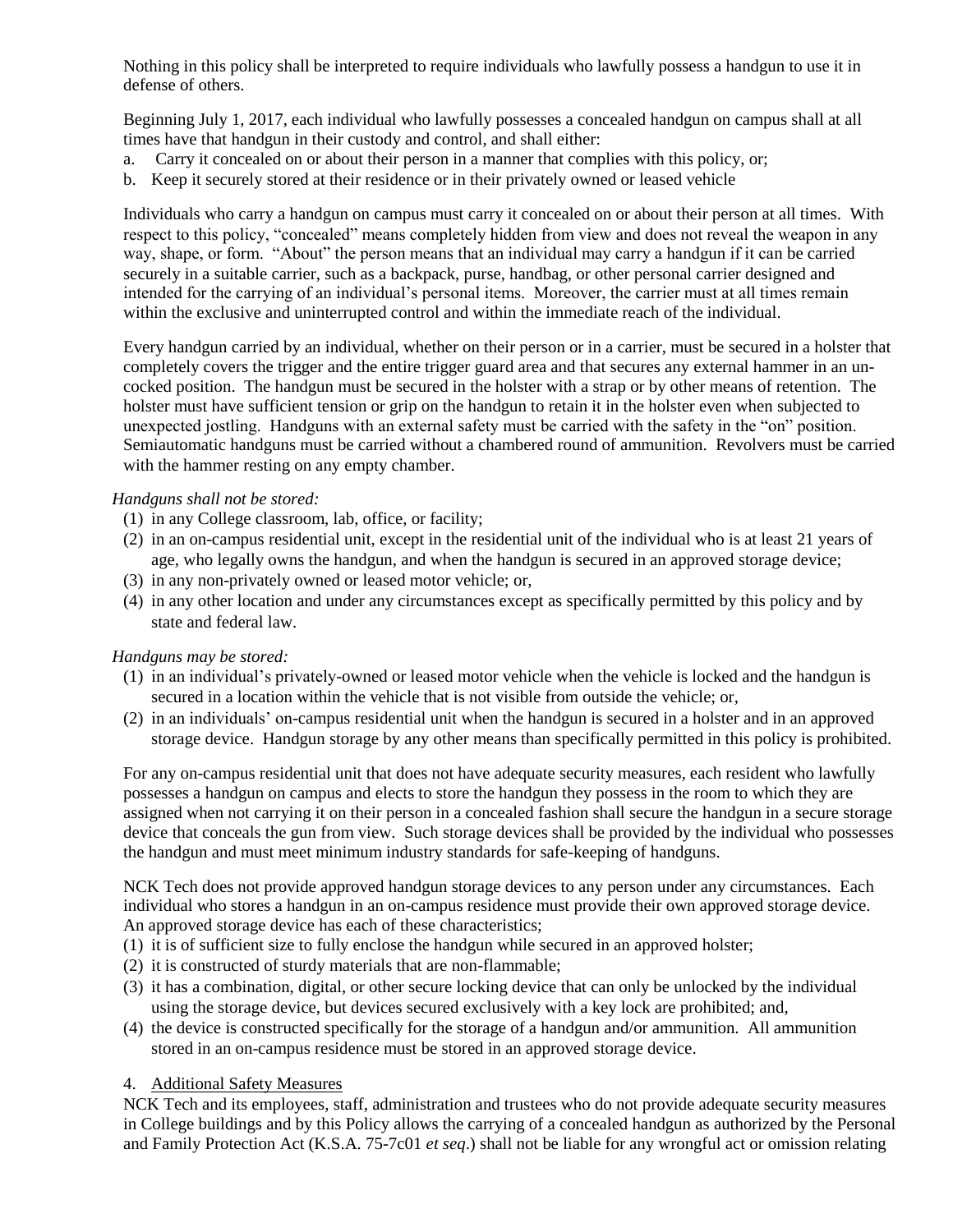to actions of persons carrying a concealed handgun concerning acts or omissions regarding such handguns (K.S.A. 75-7C20 (f)).

Nothing in the policy shall be interpreted to require individuals who lawfully possess a handgun to use it in defense of others.

No person shall use the fact or possibility that he or she is carrying a concealed weapon with the intent to intimidate another person except in defense of self or others.

#### **C. Reporting and Temporary Actions**

All reports of suspected violation of the concealed carry policy are made to the College President or his/her designee.

An employee who witnesses the unlawful handling of a handgun shall report the incident to the President or his/her designee.

Upon receipt of a report, NCK Tech will conduct an initial investigation to determine whether the report describes a criminal matter and/or a policy violation. Any report of weapons on a NCK Tech campus will be investigated. Employees who fail to report complaints or incidents regarding unlawful handling of a handgun to appropriate college officials may face disciplinary action. College administrators who fail to investigate and take appropriate corrective action in response to complaints of unlawful handling of a handgun may also face disciplinary action.

When a complaint contains evidence of criminal activity, the college president or his/her designee shall report such conduct to law enforcement.

To the extent possible, confidentiality will be maintained throughout the investigation of a complaint. The desire for confidentiality must be balanced with the college's obligation to conduct a thorough investigation, to take appropriate corrective action, or to provide due process to the accused.

The filing of a complaint or otherwise reporting unlawful handling of a handgun shall not reflect upon the student's status or grades. Likewise, initiation of a complaint of unlawful handling of a handgun in good faith will not adversely affect the job security or status of an employee, nor will it affect his or her compensation. Any act of retaliation against any person who has filed a complaint or testified, assisted, or participated in an investigation of unlawful handling of a handgun is prohibited. Any person who retaliates is subject to immediate disciplinary action, up to and including expulsion for a student or termination of employment for an employee.

#### **D. Sanctions**

Any individual violating this Policy or accidentally or irresponsibly discharging a weapon will be subject to appropriate disciplinary action, including but not limited to suspension/expulsion, termination of employment, immediate removal/trespass from the premises and/or arrest. Enforcement of this Policy will be administered by NCK Tech Administration or the appropriate law enforcement agency and shall form a Student Code of Conduct violation. Those residing on campus shall honor these Policy provisions plus any and all conditions of housing written agreement. Likewise, any individual who violates one or more provisions of this policy may be issued a lawful directive to leave campus with the weapon immediately. Any individual who violates the directive shall be considered to be in trespass and may be cited accordingly. Any individual who violates state or federal law may be detained, arrested or otherwise subjected to lawful processes appropriate to the circumstances.

## **NCK Tech Crisis Management Plan**

## **(Emergency Response and Evacuation Procedures)**

### **PURPOSE**

North Central Kansas Technical College's greatest concern is the safety of its faculty, staff, and students. Focused on that goal, the following policies and protocols have been designed to respond to crisis situations of all types, and prevent crises whenever possible. The procedures outlined in this plan will be used to enhance the protection of lives and property through the effective use of College and local resources.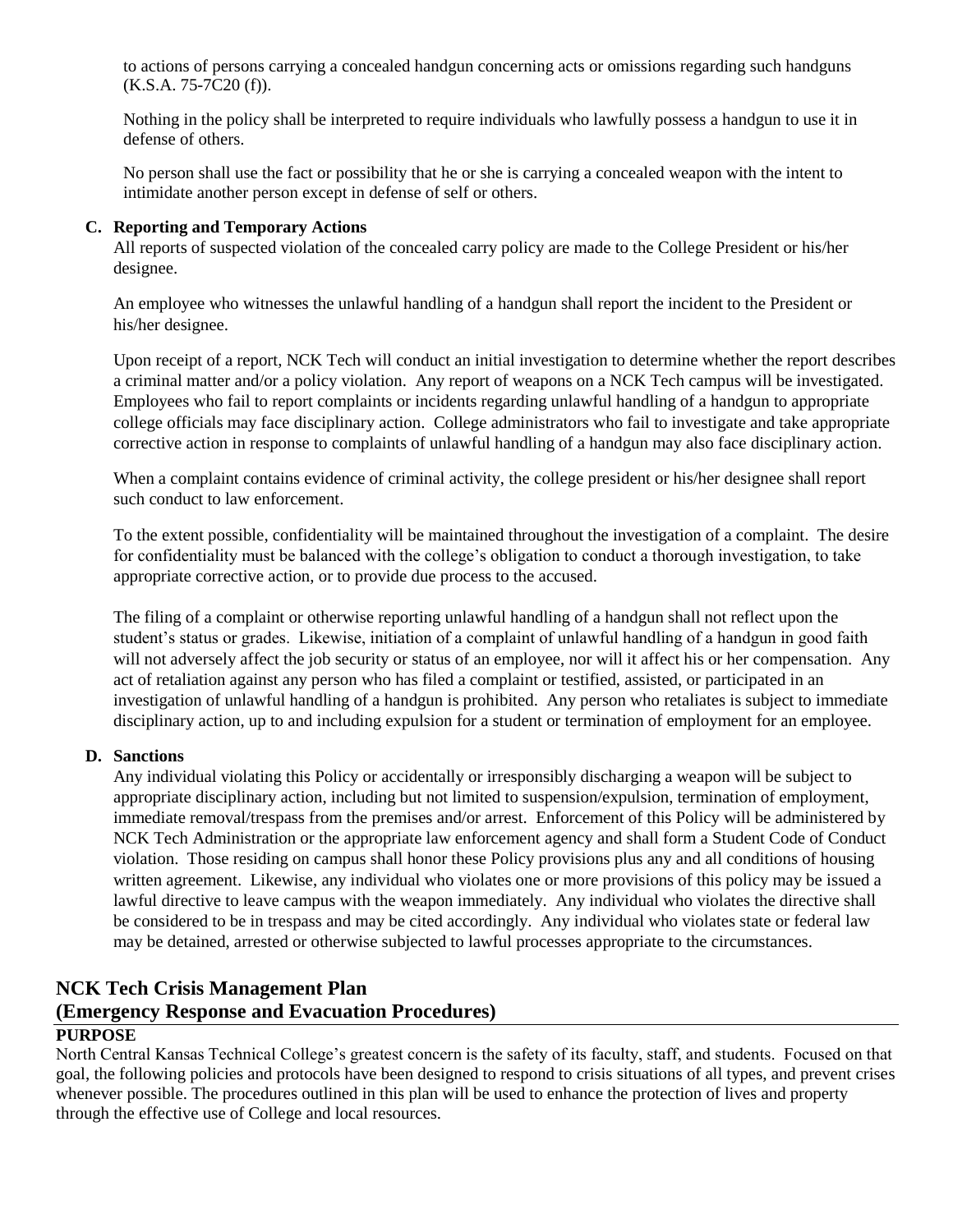This plan is designed to assist the College community to cope with the anticipated needs generated by an emergency situation and to assist with communication of those events and needs. The effectiveness of this plan relies on every member of the College community to be familiar with and follow these policies and procedures in the event of an emergency.

This plan should be reviewed on an annual basis and distributed to appropriate members of the College community.

## **INTRODUCTION**

From a public perspective, a "crisis" can be defined as any out-of-the-ordinary event that creates community/media interest in the College. Effective communication is essential in responding to our communities and to the media in case of a crisis of any kind.

The College must be adequately prepared for that out-of-the-ordinary event, and to advise, effectively and promptly, the College community and the public as required on issues and developments.

The Crisis Management Plan will also apply in the event of a crisis at an off-campus event for which North Central Kansas Technical College has some responsibility or where a significant number of its community are involved, e.g., evening activities and outreach centers.

#### **SCOPE**

These procedures apply to all members of the North Central Kansas Technical College community.

### **TYPES OF CRISES/EMERGENCIES IDENTIFIIED**

A crisis is any event that involves death, serious injury, property damage or destruction, disruption of normal operations, compromise of data or information, harm to financial assets, damage to the image or goodwill of the College, or any other event which is deemed to be a crisis by the College, or the imminent threat, fear or possibility of any such results.

While there is no way to anticipate all possible emergency situations or types of crises, the following examples represent categories of crises that would likely necessitate the deployment of the Crisis Management Team:

- 1) Medical Emergency epidemic or poisoning
- 2) Violent Crime/Behavior-Active Shooter robbery, murder, suicide, personal injury (existing or potential), etc.
- 3) Political Situations riots, demonstrations, etc.
- 4) Off-Campus Deaths or Incidents Involving Students, Faculty and/or Staff
- 5) Fire/Evacuation fires, floods, chemical spills or leaks, explosions, etc.
- 6) Tornado/Severe Weather—tornadoes, wind storms
- 7) Severe Winter Weather—blizzards, snow storms
- 8) Bomb Threats

### **CRISIS MANAGEMENT TEAM**

The Crisis Management Team is created under the authority of the President of the College. Authority to activate the Crisis Management Team is designated to each member. The Crisis Management Team must be available to respond and react as a team in emergency or crisis situations. The team will meet annually to review the plan and update information. A written report will be provided to the President after each review; updates to the plan will be presented to the Board of Trustees.

The College Crisis Management Team consists of the following positions:

| Rank           | <b>Position</b>                             |
|----------------|---------------------------------------------|
|                | President of the College (Both Campuses)    |
| $\mathfrak{D}$ | Dean of Instructional Services (Beloit)     |
|                | Dean of Hays Campus (Hays)                  |
| 3              | Dean of Student Services (Beloit)           |
|                | Instructor (Hays)                           |
| 4              | Dean of Administrative Services (Beloit)    |
|                | Hays Director of Nursing                    |
| 5              | Marketing/Foundation Director (Hays/Beloit) |
|                | Instructor (Hays)                           |
| 6              | Director of Financial Aid (Beloit)          |
|                | <b>Student Service Coordinator (Hays)</b>   |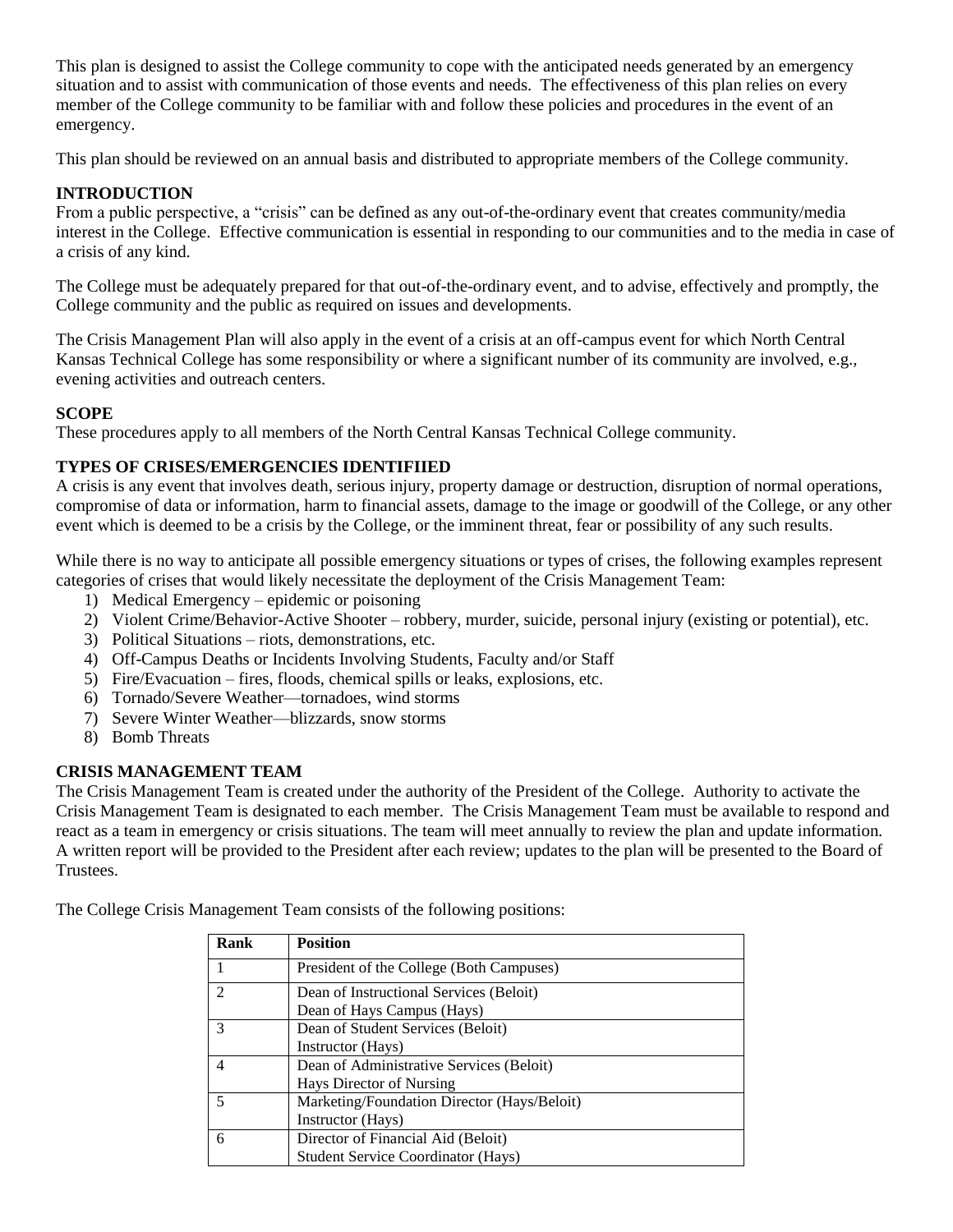Once convened, the Crisis Management Team will generally take the following actions:

- 1) Share information with all members of the Team and attempt to assess the nature of the event and the probable harm that may result.
- 2) Brief and advise the President and other members of College administration.
- 3) Identify other individuals outside of the Team who may be needed to assist with the response to the event.
- 4) Determine initial actions of the Team and by whom these actions will be taken.
- 5) Outline long term or continued responses of the College to the event.
- 6) Arrange for communications with off-campus officials if necessary.

#### **Incident Commander**

The Incident Commander is the highest ranking individual on scene and available from the Crisis Management Team. The Incident Commander is responsible for taking command of an emergency situation and leading the Crisis Management Team. While the Crisis Management Team is expected to collaborate on decisions, the Incident Commander is responsible for the final decision.

Responsibility for this activity should not be delegated because it is important that all members of the Crisis Management Team be familiar with each other and fully aware of their responsibilities with regard to crisis management. In the event of an emergency situation the Crisis Management Team will work with the Incident Commander to lead the College community through the situation and determine the best course of action.

The Incident Commander is automatically authorized to assume leadership of the situation; however he/she is not automatically designated as the Official Spokesperson. Before speaking with the media, the President should be informed of the incident and he/she will designate an Official Spokesperson

#### **Official Spokesperson**

The President is expected to serve as the Official Spokesperson for the College and is responsible for articulating the College's position to the media or outside agencies. If the President is unavailable, he/she is otherwise responsible for designating an Official Spokesperson. The Official Spokesperson must be designated by the President and may or may not be the Incident Commander.

The Official Spokesperson will be selected from the following:

- 1) Dean of Instructional Services/Dean of Hays Campus
- 2) Dean of Student Services
- 3) Dean of Administrative Service

#### **Authority**

- The Crisis Management Team shall inform the President of any crisis that has occurred or that is threatening life, health, or College property, and give periodic status reports as information is available.
- When immediate action is required to react to an emergency situation, the Incident Commander (highest ranking member of the Crisis Management Team on scene) has the authority to declare a state of emergency. If time allows the President should be notified prior to the declaration.
- Once a crisis/emergency has been identified, the Crisis Management Team will have the authority to limit access to the affected area and any other areas of campus designated for use for use in responding to the crisis.
- Except for emergency services personnel, only the President or his/her designated Official Spokesperson will be authorized to provide direction to the media.
- The College President through consultation with local law enforcement and the Board of Trustees may allow media photographers and camera operators to tour the emergency site; they must be escorted.

Following appropriate first-response activities, the Crisis Management Team will develop an action plan based on knowledge of the event that will be guided by any established procedures or protocols developed in this plan or traditionally utilized by the College in the event of such a crisis.

### **COMMUNICATION GUIDELINES**

The College will make every effort to be open and timely in its communications with the College community, the media and its communities during a crisis or emergency. Concern for the right to privacy, personal health and safety, legal liability and the public's legitimate need to be informed will guide decisions with regard to all communications internally and externally.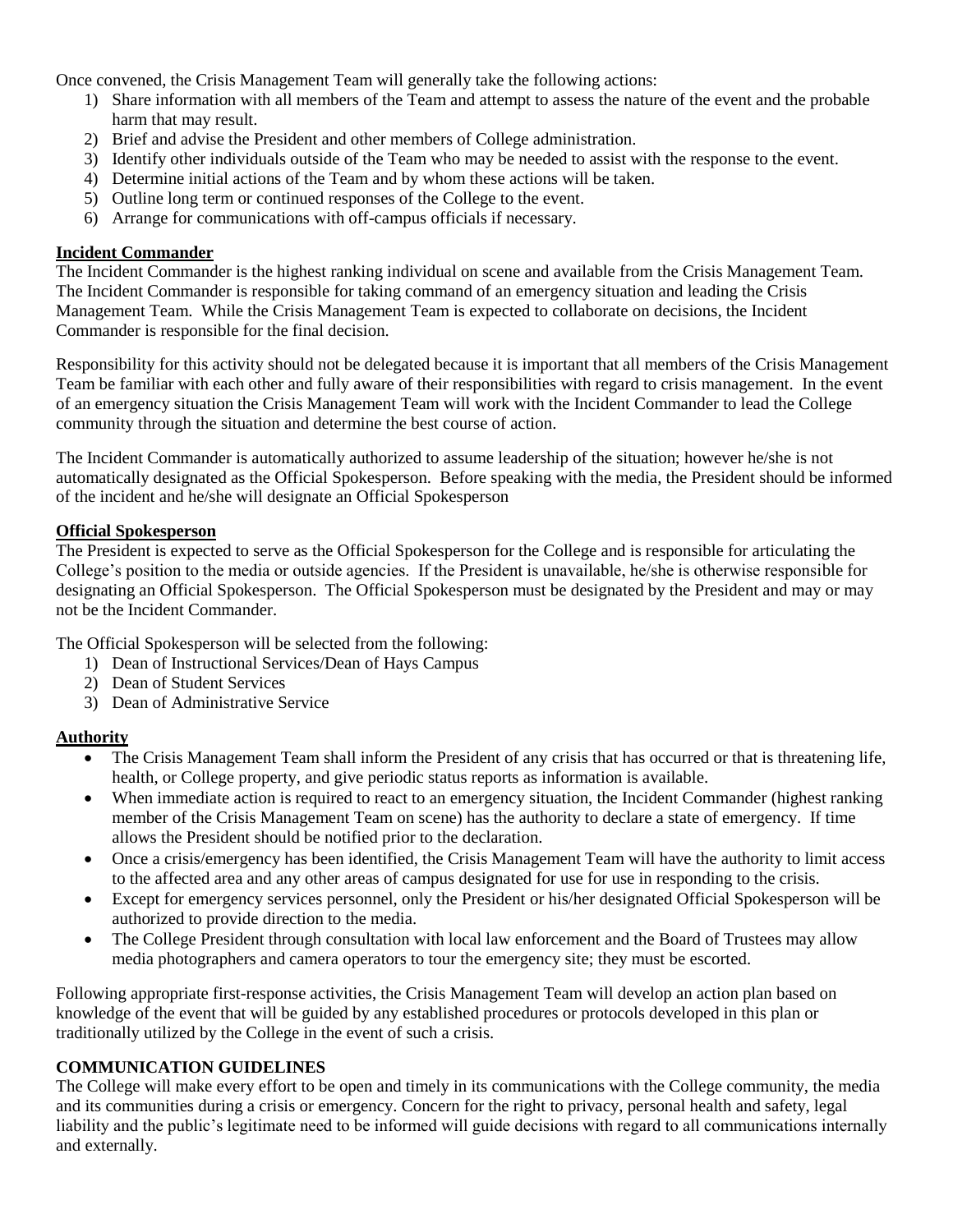During a declared state of emergency, communications – both internal and external – will be under the direction of the President of the College in cooperation with the Crisis Management Team.

- Communications shall be from the President or his/her Official Spokesperson with respect to crises affecting the College.
- Appropriate information shall be provided routinely to College employees and students to enable their cooperation in a potential crisis.

## **Good communications policy and practice will:**

- assist in the actual management of the crisis;
- provide direction to faculty, staff, and students;
- reduce rumor and uncertainty;
- disseminate clear and accurate information to interested constituencies and the public at large;
- maintain the institution's credibility and minimize damage to its reputation

## **COMMUNICATION PROCEDURES**

## **Alerting Responsibilities**

- 1) Any member of the Crisis Management Team may trigger the Rave Alert system to immediately respond to an emergency situation or declare a state of emergency.
- 2) During a declared state of emergency or the decision to assemble the Crisis Management Team, the President of the College or his/her Official Spokesperson will advise the media.
- 3) The President or his/her designated Official Spokesperson is responsible for:
	- a. Meeting with the Crisis Management Team to determine level of crisis and members of the College community affected.
	- b. Maintaining regular contact with the Crisis Management Team and/or Incident Commander.
	- c. Preparing and disseminating statements or information to the College community, interested constituencies, the media, and other groups as identified.
	- d. Handling public inquiries regarding the crisis.
	- e. Responding to media inquiries regarding the crisis.
	- f. Maintaining regular contact with communications officials of other agencies or organizations responding to the emergency for the purpose of coordinating the preparation and dissemination of public statements of information.
	- g. Managing the media's presence during the crisis and enforcing the guidelines for media behavior during a crisis.
	- h. Monitoring media coverage and public response to the crisis.
	- i. Providing post crisis follow-up releases and news, as appropriate, to the media.
	- j. Evaluating the communications process, providing full media documentation to the Crisis Management Team, and participating in a debriefing session with members of the Crisis Management Team.

## **RAVE ALERT-EMERGENCY NOTIFICATION SYSTEM**

A key component of the NCKTC's Crisis Management Plan is the NCKTC Rave Alert system. This alert system serves as the primary means for which crisis situations will be communicated to faculty, staff, and students who may be on campus and potentially at-risk during a crisis. Therefore it is essential for all faculty, staff, and students to keep their contact information current so they can be notified in the event of an emergency. All employees and students are automatically added to the Rave Alert system via the cell phone number provided and through their NCKTC provided email address. Once registered, they will receive NCKTC weather related closings and emergency notifications via cell phone text/voice messages and emails with NCKTC Rave Alerts.

## **RELEASING STATEMENTS/INFORMATION**

- o All information released by the College will be done in cooperation with the appropriate external law enforcement authorities.
- o All written or oral statements to campus groups, the media and the public will require the authorization of the College President or designated Incident Commander.
- o The legal aspects of releasing information will be governed by the appropriate legal guidelines or referred to legal counsel.
- o All public and media inquiries that are received by other offices and departments will be forwarded to the President or his/her Official Spokesperson and: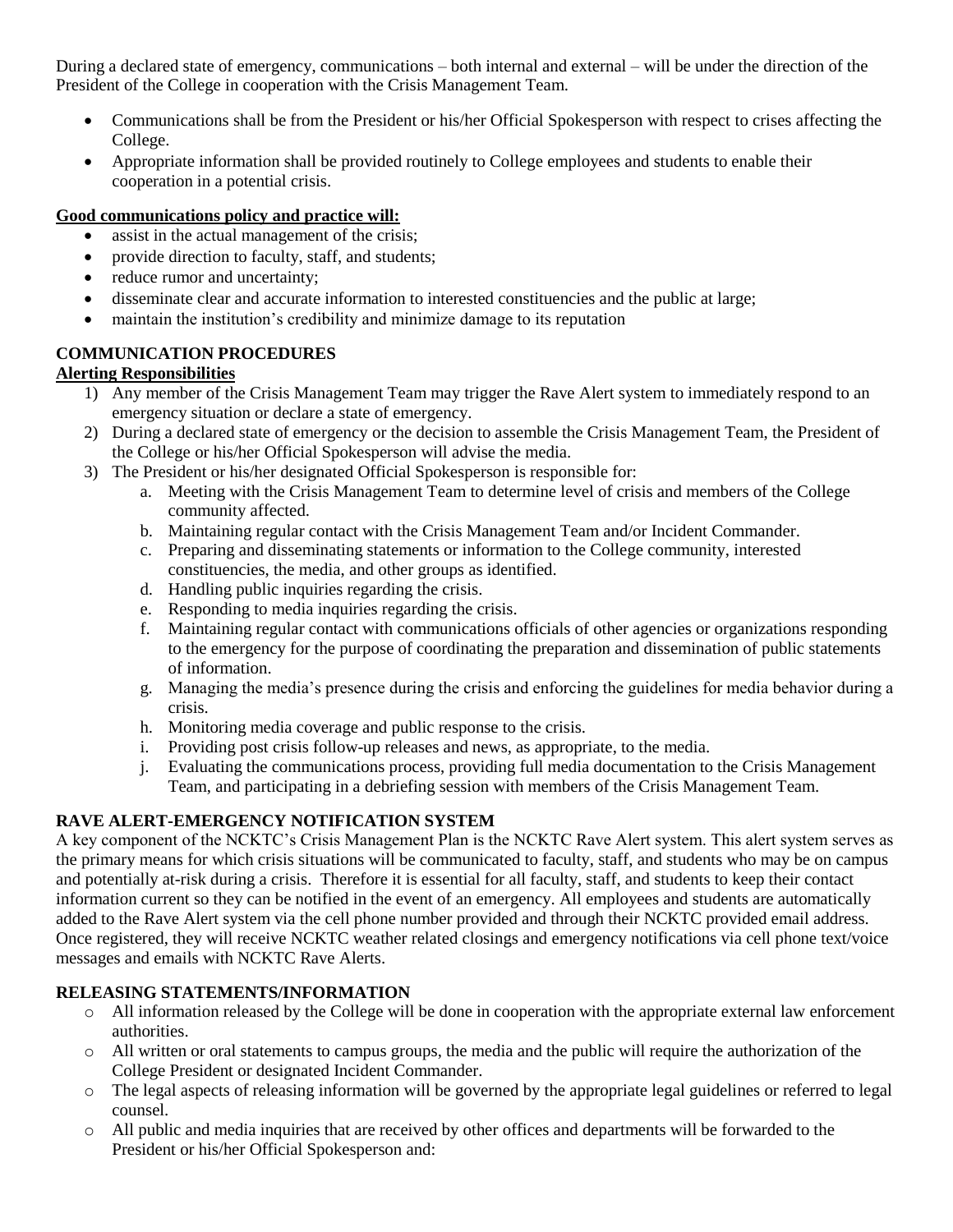- Under no circumstances will any representative of the College reveal the victim's name in any case.
- Under no circumstances will any representative of the College other than the President or his/her designee volunteer any information (names, dates, times, locations, nature of an incident) about an off-campus incident.
- The President or his/her Official Spokesperson should be notified of any off-campus incidents that could potentially impact the College community.

#### **GENERAL RESPONSE PLAN:**

#### **Assumptions**:

- In any situation where the Police or Fire Department is involved, they will secure the situation and take jurisdiction of all activities.
- The President will designate a spokesperson if he/she is absent.
- The President, or his/her designated spokesperson, will coordinate all College communications including those with the media. Any required College notifications or cancellations should be cleared by the President or his/her designated spokesperson.
- Under no circumstances will any representative of the College reveal a victim's name in any case, unless authorized to do so by the victim or the victim's agents.

#### **Crisis Team Meeting Place**

• In the event of a crisis or emergency, the Crisis Management Team will meet at a predetermined command post. The Administrative Office will be the primary meeting place.

### **Emergency Shelter**

Beloit:

- The racquetball court inside the Wellness Center will be the on-campus emergency shelter (to be used in case a residence hall is uninhabitable or others on campus require temporary housing). If the racquetball court inside the Wellness Center is unavailable, alternative accommodations will be determined by the Crisis Management Team.
- Outside the instructional day, dormitory students should evacuate to the basement of the Housing Director. The basement is accessible at all times entering through the laundry room.

Hays:

• Go to an interior hallway or smallest interior room in the building you are in avoiding areas with windows. If possible get under a table or solid structure.

### **CRISIS MANAGEMENT TEAM RESPONSIBILTIES**

### **Advance Warning (If applicable)**

- The Crisis Management Team meets and plans based on anticipated situations, and prepare a worst-case scenario plan.
- Communication decisions made and implemented.
- Key College personnel who need to be involved are notified.
- Precautionary evacuations are done if needed.
- Essential service personnel are called if required.
- City services (Police, Fire) are notified when necessary.
- Precautionary quarantine initiated by County Health Services.
- Complete incident report if required.
- Debriefing.

### **Emergency in Progress or Immediate Aftermath**

- Local Emergency First Response team (police, fire, medical depending on need) will be notified.
- City services are called if required and not already on scene
- Communication decisions are made and implemented
- Initiate College emergency notification alert, contact key personnel
- Set up command post
- React and coordinate activities for campus security, evacuations, shelter, counseling, etc.
- Coordinate restoration of lost or damaged utility services
- Control traffic
- Initiate damage control
- Complete incident report(s)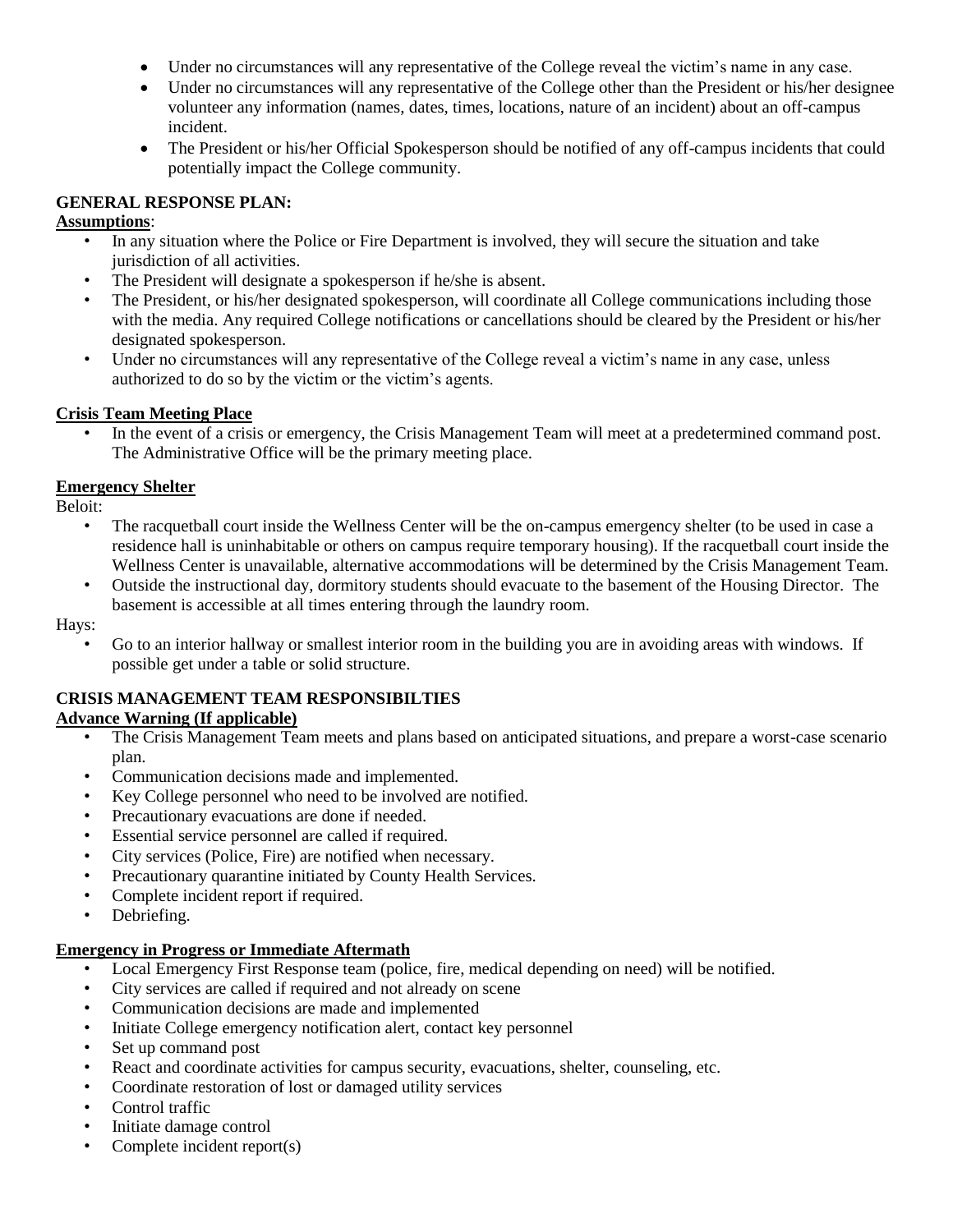- Complete a log of activity
- Debriefing

## **Post Emergency**

- Debrief and continue communications as required to the College community, general community and the media.
- Ensure arrangements are made for counseling to be provided to those who need it.
- Record events and prepare permanent records to be maintained.
- Assess any required changes or additions to the crisis management plan.
- Complete incident report(s).

## **COLLEGE FUNCTIONAL RESPONSIBILITIES**

## **Administrative Cabinet**

- 1. Protect lives and property and secure and control the emergency site.
- 2. Establish an Incident Commander for the College in the absence of the President following hierarchy established in the crisis plan.
- 3. Initiate crisis plan and contact appropriate outside agencies.
- 4. Coordinate all activities with campus and City services (e.g.: call emergency services –Emergency First Response Team, ambulance etc.)
- 5. Handle emergency closing notifications and coordinate special notifications as required.
- 6. Coordinate and maintain command post.
- 7. Maintain public order on campus.
- 8. Assist proper authorities (Police, Fire, EMS, etc.) whenever necessary.
- 9. Handle or clear all media activities.
- 10. Provide clear, continuous and timely communication to faculty, staff and students and external publics as required.
- 11. Record the event and action taken.

## **Physical Plant/Maintenance Staff**

- 1. Monitor actual safety hazards.
- 2. Inform President, or Incident Commander, of any known hazards.
- 3. Advise on measures to maintain safety.
- 4. Control traffic.
- 5. Record the event and action taken for liability and risk management.

## **Student Affairs/Administration**

- 1. Assist with or make arrangements for temporary or alternate accommodations.
- 2. Contact students or families when appropriate.
- 3. Advise faculty about situations involving students.
- 4. Provide counseling as required to victims and affected individuals.
- 5. Ensure victims are aware of available services via College and County resources.

## **CRISIS MANAGEMENT PROTOCOL**

## **A. Medical Emergency**

### **STEPS**:

- 1. The person identifying the situation should notify 911and indicate there is a medical emergency. 911 will contact necessary Emergency Responders.
- 2. Secure the victim from further injury due to unsafe conditions if possible.
- 3. Begin First Aid/CPR if necessary
- 4. Be available to provide information to Emergency Responders about the situation.
- 5. Contact and notify the Administrative Office/Crisis Management Team of incident.
- 6. Prevent unauthorized access to the incident site.
- 7. Set up crisis command post.
- 8. Arrange for temporary accommodations and relocations if necessary.
- 9. Prepare for appropriate communication.

### **B. Violent Crime/Behavior-Active Shooter**

### **STEPS**: (CRIME IS IN PROGRESS)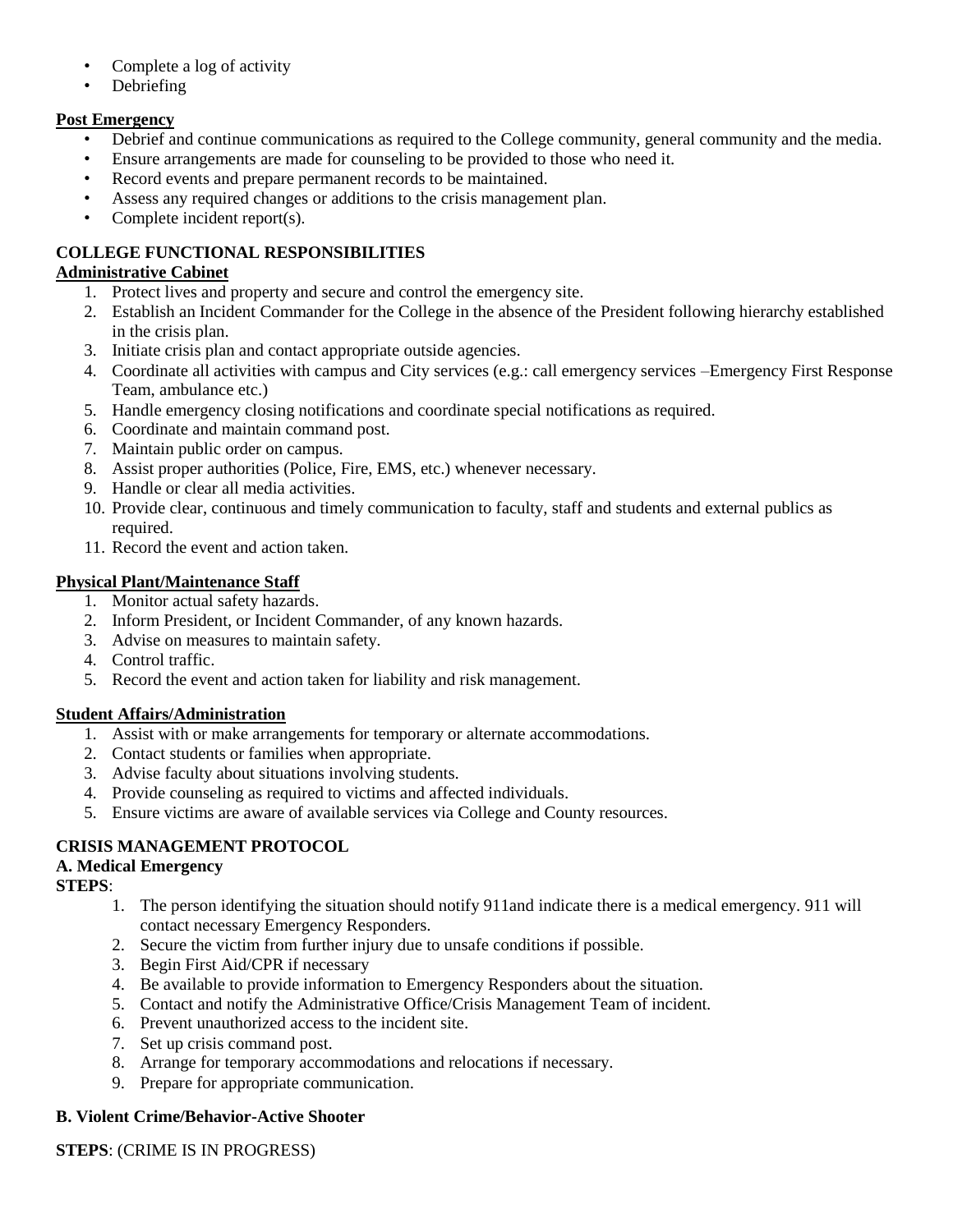### **IF THE SHOOTER IS OUTSIDE YOUR BUILDING:**

- 1) If you can do so safely, inform building occupants.
- 2) Close and lock your door and all windows. If you cannot lock the door, try to block the door with desks and chairs.
- 3) Turn off all the lights.
- 4) Seek protective cover. Stay away from doors and windows.
- 5) Keep quiet and act as if no one is in the room.
- 6) Do not answer the door or respond to commands until you are certain they are issued by a police officer or campus administration.
- 7) Wait for police to assist you out of the building.

## **IF THE SHOOTER IS INSIDE YOUR BUILDING:**

- 1) If it is possible to escape the area safely and avoid danger, do so by the nearest exit or window
- 2) Evacuate to a safe area away from the danger, and take protective cover. Stay there until emergency responders arrive. Leave in the room books, backpacks, purses, etc.
- 3) Notify anyone you may encounter to exit the building immediately.
- 4) As you exit the building, keep your hands above your head and listen for instructions that may be given by police officers. If an officer points a firearm at you, make no movement that may cause the officer to mistake your actions for a threat. Try to stay calm.
- 5) If you get out of the building and do not see a police officer, Call 911 and the Beloit Police Department at (785)738-2203 or Hays Police at (785)625-1030 and provide the dispatcher with the following information:
	- a. Your name
	- b. Location of the incident (be as specific as possible)
	- c. Number of shooters (if known)
	- d. Identification or description of shooter(s)
	- e. Number of persons who may be involved
	- f. Your exact location
	- g. Injuries to anyone, if known
- 6) If the door will not lock, try barricading the door with desks and chairs. Lie on the floor and/or under a desk and remain silent.
- 7) Try to avoid rooms with large open window space.
- 8) Silence cell phones.
- 9) Place signs in exterior windows to identify the location of injured persons
- 10) Wait for the police to come and find you.

If you are unable to escape the building, move out of the hallway and into an office or classroom and try to lock the door

### **IF THE SHOOTER ENTERS YOUR OFFICE OR CLASSROOM:**

- 1) There is no set procedure in this situation. If possible call 911 and talk with a police dispatcher. If you cannot speak, leave the phone line open so the police can hear what is going on.
- 2) Use common sense. If you are hiding and flight is impossible, attempts to negotiate with the suspect may be successful. Playing dead may also be a consideration.
- 3) Attempting to overcome the suspect with force is a last resort that should only be considered in the most extreme circumstances. **Only you can decide if this is something you should do.** Remember there may be more than one shooter.
- 4) If the shooter exits your area and you are able to escape, leave the area immediately. Do not touch anything in the area and remember to be alert for responding police officers who may mistake you as the shooter.
- 5) While escaping, as soon as you see a police officer put your hands over your head and immediately comply with the officers instructions.

## **WHAT TO DO IF TAKEN HOSTAGE:**

- 1) Remain calm and be patient. Time is on your side. Avoid drastic action. The captors in all probability do not want to harm persons held by them. Such direct action further implicates the captor to additional offenses.
- 2) The initial 45 minutes are the most dangerous. Follow instructions, be alert. Your focus is on staying alive. Don't make mistakes that could hazard your well-being.
- 3) Don't speak unless spoken to and only when necessary. The captor is emotionally unbalanced. Attempt to establish rapport with the captor. Don't talk down to the captor. Avoid appearing hostile and avoid arguments.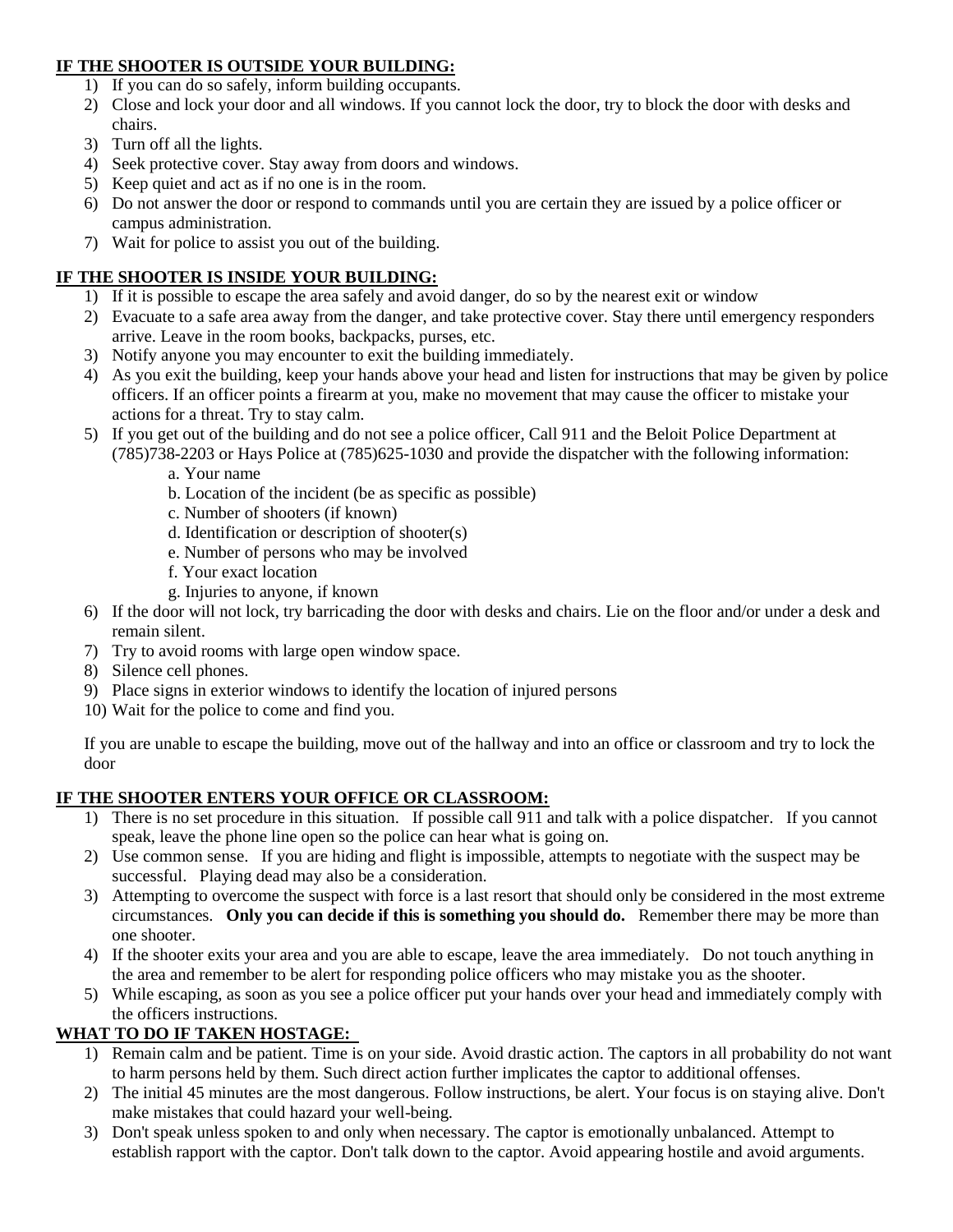Maintain eye contact with the captor but do not stare. If medications, first aid or restroom privileges are needed by anyone, say so.

- 4) Be Compliant. Treat the captor like royalty. Comply with instructions the best you can. Expect the unexpected. Displaying a certain amount of fear can possibly work to your advantage.
- 5) Be observant. When you are released, or when you escape, the personal safety of others may depend on what you remember about the situation. Be prepared to answer the police on the phone.

## **C. Discovery of Violent Crimes**

**STEPS**: DISCOVERY OF VIOLENT CRIME (POST- OCCURRENCE)

- 1) Person experiencing situation should notify 911 and indicate situation immediately.
- 2) Go to a safe place and wait for Emergency First Responders. Report everything noted, of relevance, to the authorities.
- 3) As soon as possible, contact Administrative Office/Crisis Management Team.
- 4) Crisis Management Team will secure the area and prevent anyone else from entering an unsafe area.
- 5) The Crisis Management Team will contact other required personnel.
- 6) Arrange for counseling or victim services for those affected.
- 7) Prepare media response as required.
- 8) Notify student's emergency contact if appropriate.

#### **D. Political Situations (Riots, Protests, Demonstrations) STEPS**:

- 1) The person identifying the situation should notify Administrative Office/Crisis Management Team and they will notify Emergency Responders as appropriate.
- 2) Move to a safe environment.
- 3) Crisis Management Team will assist local authorities with securing the area if required.
- 4) Initiate communication plan and utilize emergency notification alert if appropriate.
- 5) Set up crisis command post if required.
- 6) Arrange counseling or victim services for affected individuals.
- 7) Coordinate media communications.

#### **E. Off Campus Death or Incidents Involving Students, Faculty, and/or Staff STEPS**:

- 1) The Crisis Management Team will assess the potential impact on College community.
- 2) The Crisis Management Team will communicate with those impacted.
- 3) Prepare press release if appropriate.
- 4) Arrange counseling if appropriate.

### **F. Fire/Evacuation**

### **STEPS**:

- 1) The person discovering the situation should pull fire alarm and initiate procedures to evacuate the area.
- 2) Whenever an alarm is sounded everyone in the building should follow procedures to evacuate the building via the nearest available exit.
- 3) Notify 911.
- 4) As soon as possible, contact Administrative Office/Crisis Management Team.
- 5) Crisis Management Team will protect human lives and preserve College assets whenever possible.
- 6) Crisis Management Team will secure the area and prevent unauthorized access to unsafe area.
- 7) Assist Emergency Responders with any required actions deemed necessary.
- 8) Initiate communication plan and/or emergency notification alert (if required).
- 9) Arrange for temporary accommodations and relocations if necessary.
- 10) Press release will be prepared if required.

### **G. Tornado/Severe Weather**

### **STEPS**:

- 1) Crisis Management Team will monitor weather stations and/or radio for weather advisories when applicable and consult with County Sheriff's Department.
- 2) Alert faculty and staff of potential severe weather.
- 3) A severe weather watch means conditions are favorable for a tornado or severe weather; A warning means severe weather conditions are imminent…Take Shelter!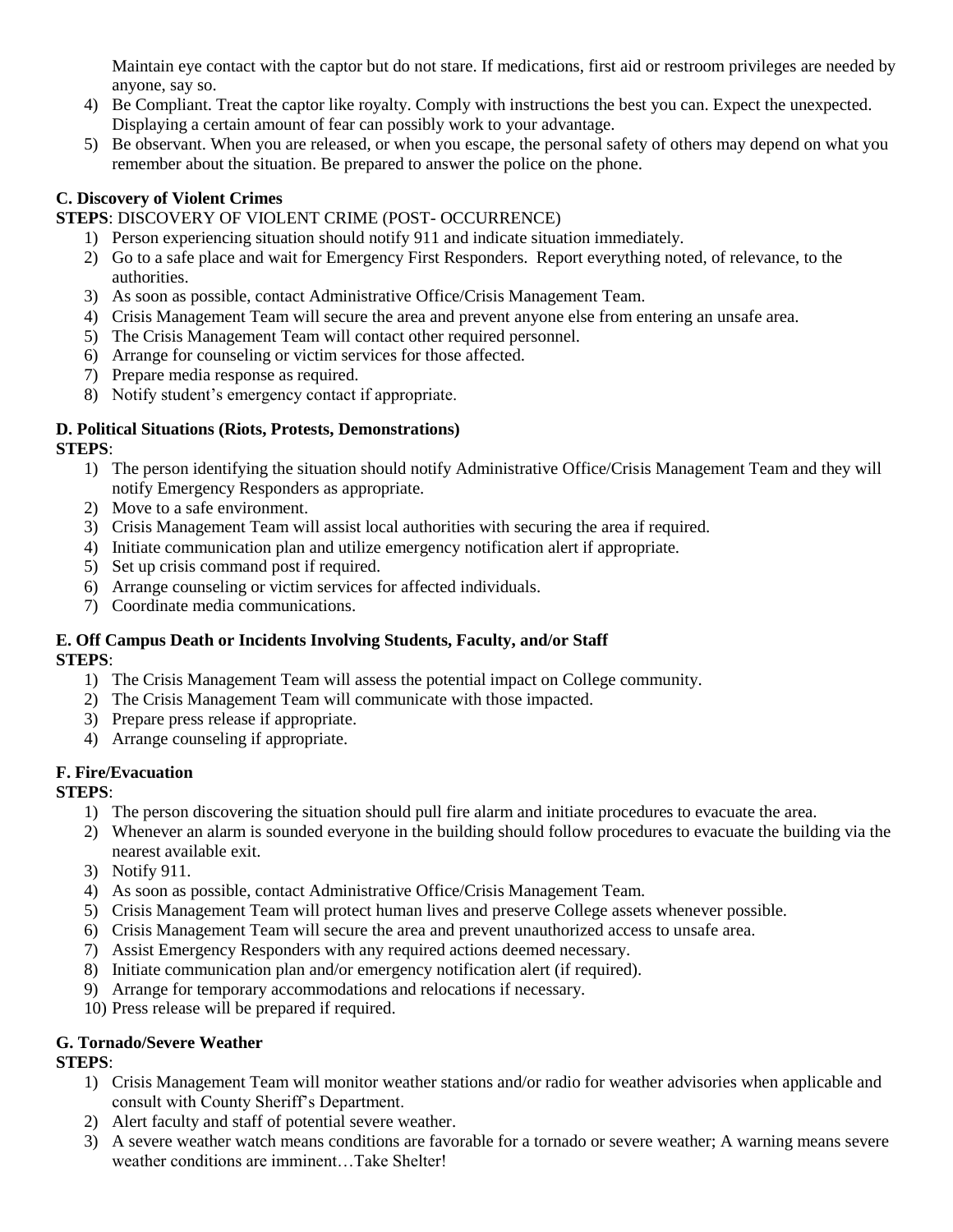- 4) If severe weather warnings are issued or severe weather seems imminent the Incident Commander will initiate communication plan and emergency notification alert.
- 5) Students, staff, and visitors on campus should evacuate to the designated tornado shelter if time allows, otherwise go to interior hallways or smallest interior room avoiding areas with windows.
- 6) Following the weather event, the Crisis Management Team will assist Emergency Responders with any required actions deemed necessary.
- 7) Arrange for temporary accommodations and relocations if necessary.
- 8) Press release will be prepared if required.

## **H. Severe Winter Weather**

## **STEPS**:

- 1) Crisis Management Team will monitor weather stations and/or radio for weather advisories when applicable and consult with County Sheriff's Department.
- 2) Alert faculty and staff of potential severe weather if present on campus.
- 3) If Incident Commander deems weather or road conditions to be hazardous enough to warrant suspending classes, he/she will initiate communication plan and emergency notification alert.
- 4) Notify appropriate media outlets of cancellations and postponements.
- 5) Following the weather event, the Crisis Management Team will work with Physical Plant/Maintenance staff to allow for classes to resume as soon as possible.

## **I. Bomb Threats**

## **STEPS**:

- 1) The person receiving the threat should try to gather as much information as possible from the caller while using another phone to notify authorities. Refer to Bomb Threat Call Procedures
- 2) Notify 911.
- 3) As soon as possible, contact Administrative Office/Crisis Management Team in order to determine the urgency of the threat. I level 1 or level 2 lockdown may be initiated.
- 4) Initiate communication plan and emergency notification alert.
- 5) Treat all threats as a life threatening situation.
- 6) Whenever a threat is received everyone in the threatened area should follow procedures to evacuate via the nearest available exit.
- 7) Crisis Management Team will secure the area and prevent unauthorized access to threatened area.
- 8) Assist Emergency Responders with any required actions deemed necessary.
- 9) Arrange for temporary accommodations and relocations if necessary.
- 10) Press release will be prepared if required.

## **J. General Lockdown Procedures**

## **STEPS**:

- 1) Based on the situation, one of the following statements will be communicated to the staff and students via the communication procedures listed above.
	- a. "This is a Level 1 lockdown situation, everybody on campus must return to your department immediately and wait for further instruction". Classroom instructors should stay calm, close and lock their doors, keep all phone lines open and continue teaching. All hallways, parking lots and campus grounds should remain clear at all times, therefore, staff should NOT dismiss students during a level 1 lockdown. Instructors will remain in this situation until notified by an NCK Tech administrator or verifiable law enforcement agent.
	- b. "This is a Level 2 situation, everybody on campus must report to the nearest secured college facility and wait for further instruction". Classroom instructors should stay calm, close and lock their doors, move students to the inside of the room away from all windows and doors, shut off your lights, close all blinds, remain quiet and keep all phone lines open. Cell phones should be silenced immediately. Occupants of the classroom should be quiet and remain calm. Once the situation has been deemed safe, students and staff will be notified door by door by a college official or law enforcement agent. Nobody will be allowed to leave campus until cleared by authorized personnel.
	- c. Please keep all students off their cell phones as this will be a means of communication from the Crisis Management Team

### **K. General Evacuation Procedures STEPS:**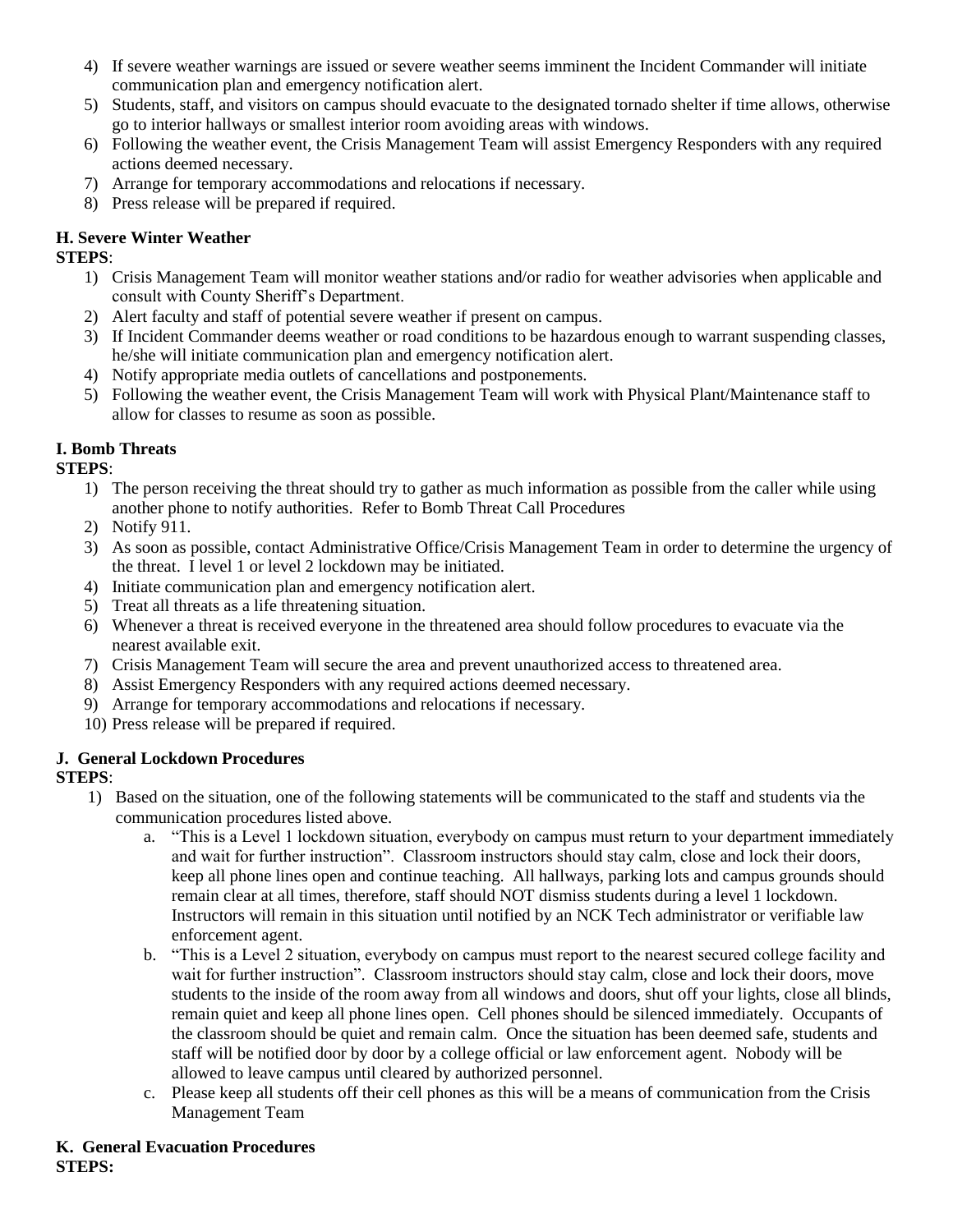- 1) If an evacuation is ordered in Beloit, instructors should stay calm and escort all students in an orderly fashion to the NCK Wellness Center gym.
- 2) If an evacuation is ordered in Hays, instructors should stay calm and escort all students in an orderly fashion to the open field west of the Dreiling Building.

#### **CRISIS PREPARATION CHECKLIST**

- 1) Maintain telephone listings for all people who need to be notified through the Rave Alert system.
- 2) Maintain and update communication plans
- 3) Fire/Evacuation Procedures
- 4) Maintain current telephone listings, including fax, cellular and home numbers for all key personnel for crisis management
- 5) Plans for reaching those who are not easily accessible
- 6) Evacuation Plans
- 7) Campus Maps
- 8) Inventory of emergency supplies and equipment
- 9) Cellular phones and two-way radios
- 10) Emergency vehicles
- 11) Hard Copy of student phone numbers
- 12) Floor Plans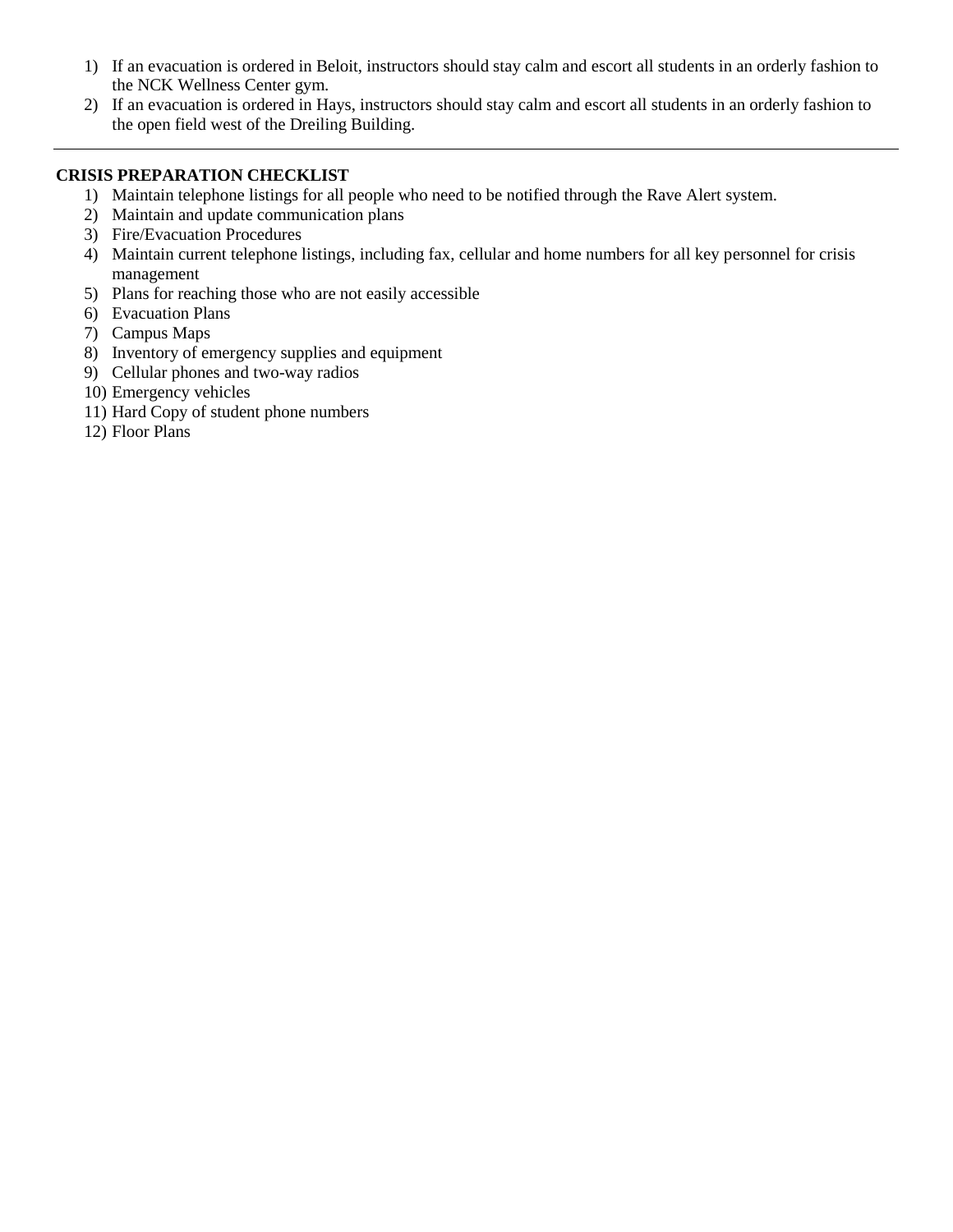# **Clery Act Crime Statistics – Beloit Campus**

NCK Tech is committed to assisting all members of the college community in providing for their own safety and security. The annual security and fire safety compliance document is available on the NCK Tech website at [www.ncktc.edu.](http://www.ncktc.edu/)

If you would like to receive the combined Annual Security and Fire Safety Report which contains this information, you can stop by the NCK Tech administration office and request it from the Dean of Student Services or call 785-738-9008. The website and document contain information regarding campus security and personal safety including topics such as: crime prevention, fire safety, crime reporting policies and other matters of importance related to security and safety on campus. They also contain information about crime statistics for the three previous calendar years concerning reported crimes that occurred on campus, and on public property within, or immediately adjacent to and accessible from the campus. This information is required by law and is provided by NCK Tech in cooperation with local law enforcement agencies. The following is a report of the Crime Statistics for the previous three years:

| <b>Offense</b>                      | $\overline{Y}$ ear                                                                                                                                                                                                                                                                                                                                                                                                                                                                                                                                                                                                                                                                                                                                                                                                                                                                                                   | On-<br><b>Campus</b><br><b>Property</b> | On-<br><b>Campus</b><br><b>Housing</b>            | <b>Public</b><br><b>Property</b><br><b>Adjacent to</b><br><b>Campus</b> |
|-------------------------------------|----------------------------------------------------------------------------------------------------------------------------------------------------------------------------------------------------------------------------------------------------------------------------------------------------------------------------------------------------------------------------------------------------------------------------------------------------------------------------------------------------------------------------------------------------------------------------------------------------------------------------------------------------------------------------------------------------------------------------------------------------------------------------------------------------------------------------------------------------------------------------------------------------------------------|-----------------------------------------|---------------------------------------------------|-------------------------------------------------------------------------|
|                                     | 2016                                                                                                                                                                                                                                                                                                                                                                                                                                                                                                                                                                                                                                                                                                                                                                                                                                                                                                                 | $\overline{0}$                          | $\mathbf{0}$                                      | $\Omega$                                                                |
| Murder / Non-Negligent Manslaughter | 2015                                                                                                                                                                                                                                                                                                                                                                                                                                                                                                                                                                                                                                                                                                                                                                                                                                                                                                                 | $\overline{0}$                          | $\boldsymbol{0}$                                  | $\overline{0}$                                                          |
|                                     | 2014                                                                                                                                                                                                                                                                                                                                                                                                                                                                                                                                                                                                                                                                                                                                                                                                                                                                                                                 | 0                                       | $\overline{0}$                                    | $\overline{0}$                                                          |
|                                     | 2016<br>$\overline{0}$<br>$\overline{0}$<br>2015<br>$\overline{0}$<br>$\overline{0}$<br>2014<br>$\overline{0}$<br>$\boldsymbol{0}$<br>2016<br>$\overline{0}$<br>$\boldsymbol{0}$<br>$\overline{0}$<br>2015<br>$\boldsymbol{0}$<br>2014<br>$\overline{0}$<br>$\mathbf{0}$<br>$\overline{0}$<br>2016<br>$\boldsymbol{0}$<br>2015<br>$\overline{0}$<br>$\boldsymbol{0}$<br>$\overline{0}$<br>2014<br>$\boldsymbol{0}$<br>$\overline{0}$<br>2016<br>$\boldsymbol{0}$<br>2015<br>$\overline{0}$<br>$\boldsymbol{0}$<br>$\overline{0}$<br>$\boldsymbol{0}$<br>2014<br>2016<br>$\overline{0}$<br>$\boldsymbol{0}$<br>2015<br>$\overline{0}$<br>$\boldsymbol{0}$<br>2014<br>$\boldsymbol{0}$<br>$\boldsymbol{0}$<br>2016<br>$\boldsymbol{0}$<br>$\boldsymbol{0}$<br>2015<br>$\Omega$<br>$\Omega$<br>2014<br>$\overline{0}$<br>$\overline{0}$<br>2016<br>$\boldsymbol{0}$<br>$\boldsymbol{0}$<br>2015<br>$\Omega$<br>$\Omega$ |                                         | $\boldsymbol{0}$                                  |                                                                         |
| <b>Negligent Manslaughter</b>       |                                                                                                                                                                                                                                                                                                                                                                                                                                                                                                                                                                                                                                                                                                                                                                                                                                                                                                                      |                                         |                                                   | $\overline{0}$                                                          |
|                                     |                                                                                                                                                                                                                                                                                                                                                                                                                                                                                                                                                                                                                                                                                                                                                                                                                                                                                                                      |                                         |                                                   | $\overline{0}$                                                          |
|                                     |                                                                                                                                                                                                                                                                                                                                                                                                                                                                                                                                                                                                                                                                                                                                                                                                                                                                                                                      |                                         |                                                   | $\overline{0}$                                                          |
| Rape                                |                                                                                                                                                                                                                                                                                                                                                                                                                                                                                                                                                                                                                                                                                                                                                                                                                                                                                                                      |                                         |                                                   | $\overline{0}$                                                          |
|                                     |                                                                                                                                                                                                                                                                                                                                                                                                                                                                                                                                                                                                                                                                                                                                                                                                                                                                                                                      |                                         |                                                   | $\overline{0}$                                                          |
|                                     |                                                                                                                                                                                                                                                                                                                                                                                                                                                                                                                                                                                                                                                                                                                                                                                                                                                                                                                      |                                         |                                                   | $\overline{0}$                                                          |
| <b>Fondling</b>                     |                                                                                                                                                                                                                                                                                                                                                                                                                                                                                                                                                                                                                                                                                                                                                                                                                                                                                                                      |                                         |                                                   | $\overline{0}$                                                          |
|                                     |                                                                                                                                                                                                                                                                                                                                                                                                                                                                                                                                                                                                                                                                                                                                                                                                                                                                                                                      |                                         |                                                   | $\overline{0}$                                                          |
|                                     |                                                                                                                                                                                                                                                                                                                                                                                                                                                                                                                                                                                                                                                                                                                                                                                                                                                                                                                      |                                         |                                                   | $\overline{0}$                                                          |
| <b>Incest</b>                       |                                                                                                                                                                                                                                                                                                                                                                                                                                                                                                                                                                                                                                                                                                                                                                                                                                                                                                                      |                                         |                                                   | $\overline{0}$                                                          |
|                                     |                                                                                                                                                                                                                                                                                                                                                                                                                                                                                                                                                                                                                                                                                                                                                                                                                                                                                                                      |                                         |                                                   | $\boldsymbol{0}$                                                        |
|                                     |                                                                                                                                                                                                                                                                                                                                                                                                                                                                                                                                                                                                                                                                                                                                                                                                                                                                                                                      |                                         |                                                   | $\overline{0}$                                                          |
| <b>Statutory Rape</b>               |                                                                                                                                                                                                                                                                                                                                                                                                                                                                                                                                                                                                                                                                                                                                                                                                                                                                                                                      |                                         | $\Omega$<br>$\overline{0}$<br>$\overline{0}$<br>2 | $\overline{0}$                                                          |
|                                     | 2014<br>$\Omega$<br>2016<br>$\Omega$<br>2015<br>$\overline{0}$<br>2014<br>$\overline{2}$                                                                                                                                                                                                                                                                                                                                                                                                                                                                                                                                                                                                                                                                                                                                                                                                                             | $\boldsymbol{0}$                        |                                                   |                                                                         |
|                                     |                                                                                                                                                                                                                                                                                                                                                                                                                                                                                                                                                                                                                                                                                                                                                                                                                                                                                                                      |                                         |                                                   | $\overline{0}$                                                          |
| <b>Robbery</b>                      |                                                                                                                                                                                                                                                                                                                                                                                                                                                                                                                                                                                                                                                                                                                                                                                                                                                                                                                      |                                         |                                                   | $\Omega$                                                                |
|                                     |                                                                                                                                                                                                                                                                                                                                                                                                                                                                                                                                                                                                                                                                                                                                                                                                                                                                                                                      |                                         |                                                   | $\overline{0}$                                                          |
|                                     |                                                                                                                                                                                                                                                                                                                                                                                                                                                                                                                                                                                                                                                                                                                                                                                                                                                                                                                      |                                         |                                                   | $\boldsymbol{0}$                                                        |
| <b>Aggravated Assault</b>           |                                                                                                                                                                                                                                                                                                                                                                                                                                                                                                                                                                                                                                                                                                                                                                                                                                                                                                                      |                                         |                                                   | $\overline{0}$                                                          |
|                                     |                                                                                                                                                                                                                                                                                                                                                                                                                                                                                                                                                                                                                                                                                                                                                                                                                                                                                                                      |                                         |                                                   | $\Omega$                                                                |
|                                     |                                                                                                                                                                                                                                                                                                                                                                                                                                                                                                                                                                                                                                                                                                                                                                                                                                                                                                                      |                                         |                                                   | $\Omega$                                                                |
| <b>Burglary</b>                     |                                                                                                                                                                                                                                                                                                                                                                                                                                                                                                                                                                                                                                                                                                                                                                                                                                                                                                                      |                                         |                                                   | $\boldsymbol{0}$                                                        |
|                                     |                                                                                                                                                                                                                                                                                                                                                                                                                                                                                                                                                                                                                                                                                                                                                                                                                                                                                                                      |                                         |                                                   | $\overline{0}$                                                          |

## **Beloit Campus Crime Statistics – 3-years of Data**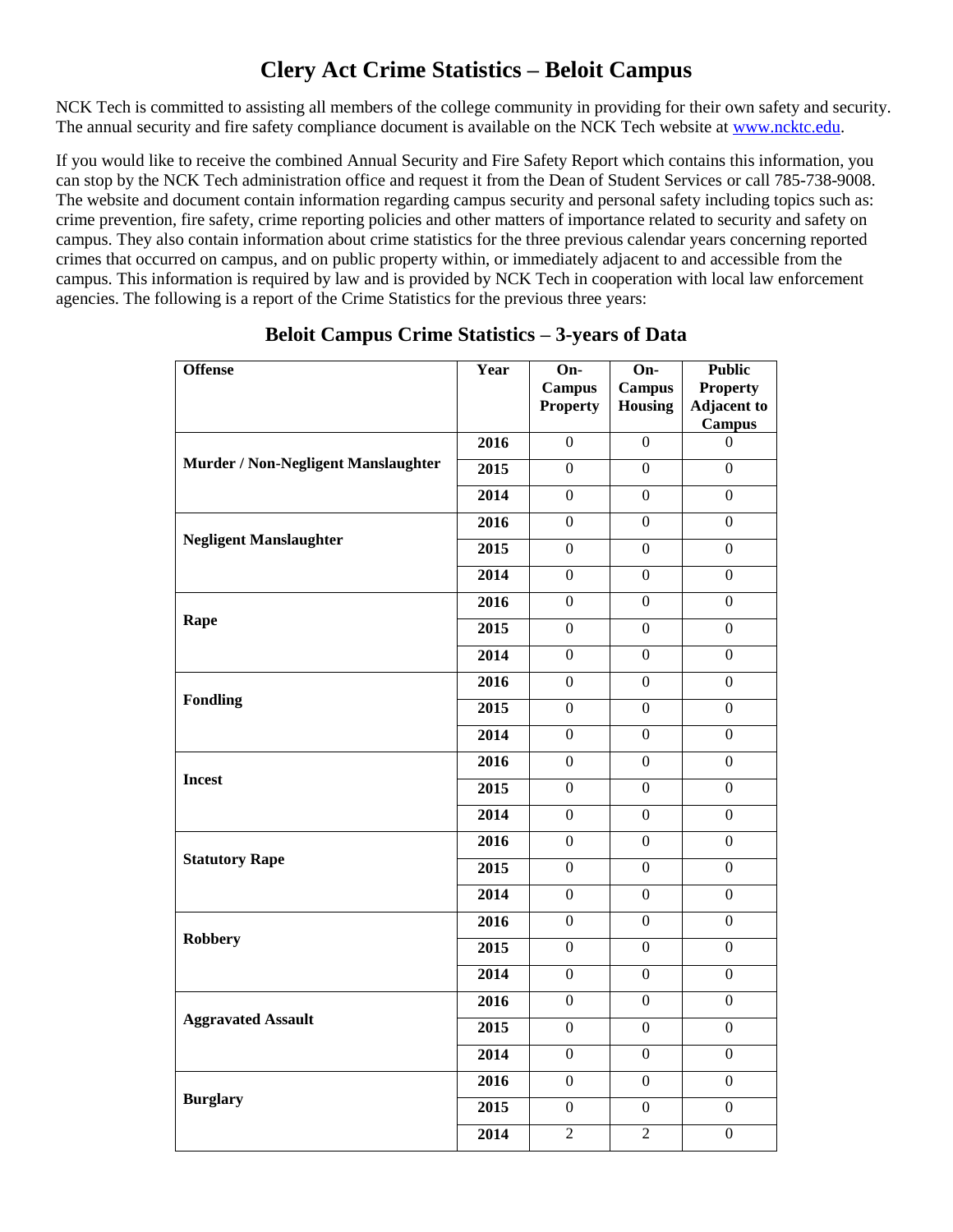|                            | 2016 |  |  |
|----------------------------|------|--|--|
| <b>Motor Vehicle Theft</b> | 2015 |  |  |
|                            | 2014 |  |  |
|                            | 2016 |  |  |
| Arson                      | 2015 |  |  |
|                            | 2014 |  |  |

| <b>Offense</b>                                                        | Year | $On-$<br>Campus<br><b>Property</b> | On-<br>Campus<br><b>Housing</b> | <b>Public</b><br><b>Property</b><br><b>Adjacent to</b><br><b>Campus</b> |
|-----------------------------------------------------------------------|------|------------------------------------|---------------------------------|-------------------------------------------------------------------------|
|                                                                       | 2016 | $\Omega$                           | $\Omega$                        | 0                                                                       |
|                                                                       | 2015 | $\Omega$                           | $\Omega$                        | $\Omega$                                                                |
|                                                                       | 2014 |                                    | $\mathbf{0}$                    | $\theta$                                                                |
|                                                                       | 2016 | $\theta$                           | $\mathbf{0}$                    | $\theta$                                                                |
| <b>Domestic Violence</b><br><b>Dating Violence</b><br><b>Stalking</b> | 2015 | $\Omega$                           | $\mathbf{0}$                    | $\Omega$                                                                |
|                                                                       | 2014 |                                    | $\Omega$                        | $\Omega$                                                                |
|                                                                       | 2016 | $\theta$                           | $\Omega$                        | $\Omega$                                                                |
|                                                                       | 2015 | $\theta$                           | $\Omega$                        | $\Omega$                                                                |
|                                                                       | 2014 | $\theta$                           | $\mathbf{0}$                    | $\theta$                                                                |

| <b>Offense</b>                                                               | Year                                                                                                                                                                                                                                                                                                                                                                                                                                                                                                                                                                                                      | $On-$<br><b>Campus</b><br><b>Property</b> | $On-$<br><b>Campus</b><br><b>Housing</b> | <b>Public</b><br><b>Property</b><br><b>Adjacent to</b><br><b>Campus</b> |
|------------------------------------------------------------------------------|-----------------------------------------------------------------------------------------------------------------------------------------------------------------------------------------------------------------------------------------------------------------------------------------------------------------------------------------------------------------------------------------------------------------------------------------------------------------------------------------------------------------------------------------------------------------------------------------------------------|-------------------------------------------|------------------------------------------|-------------------------------------------------------------------------|
|                                                                              | 2015                                                                                                                                                                                                                                                                                                                                                                                                                                                                                                                                                                                                      | $\Omega$                                  | $\Omega$                                 | $\Omega$                                                                |
| <b>Arrests:</b><br><b>Weapons: Carrying, Possessing, Etc.</b>                | 2015                                                                                                                                                                                                                                                                                                                                                                                                                                                                                                                                                                                                      | $\Omega$                                  | $\Omega$                                 | $\Omega$                                                                |
|                                                                              | 2014<br>$\Omega$<br>$\Omega$<br>2016<br>$\theta$<br>1<br>$\overline{2}$<br>$\overline{2}$<br>2015<br>2014<br>$\Omega$<br>$\Omega$<br>2016<br>$\Omega$<br>$\theta$<br>2015<br>$\Omega$<br>$\Omega$<br>2014<br>$\Omega$<br>$\Omega$<br>$\Omega$<br>$\Omega$<br>2016<br>$\mathbf{1}$<br>2015<br>$\mathbf{1}$<br>$\Omega$<br>$\Omega$<br>2014<br>$\Omega$<br>$\Omega$<br>2016<br>2015<br>$\Omega$<br>$\mathbf{0}$<br>2014<br>$\Omega$<br>$\Omega$<br>2016<br>$\mathbf{1}$<br>$\mathbf{1}$<br>$\overline{2}$<br>2015<br>$\overline{2}$<br>$\Omega$<br>2014<br>$\boldsymbol{0}$<br>2016<br>$\Omega$<br>$\theta$ | $\Omega$                                  |                                          |                                                                         |
|                                                                              |                                                                                                                                                                                                                                                                                                                                                                                                                                                                                                                                                                                                           |                                           |                                          | $\Omega$                                                                |
| <b>Disciplinary Referrals:</b><br><b>Weapons: Carrying, Possessing, Etc.</b> |                                                                                                                                                                                                                                                                                                                                                                                                                                                                                                                                                                                                           |                                           |                                          | $\Omega$                                                                |
|                                                                              |                                                                                                                                                                                                                                                                                                                                                                                                                                                                                                                                                                                                           |                                           |                                          | $\Omega$                                                                |
|                                                                              |                                                                                                                                                                                                                                                                                                                                                                                                                                                                                                                                                                                                           |                                           |                                          | $\Omega$                                                                |
| <b>Arrests:</b><br><b>Drug Abuse Violations</b>                              |                                                                                                                                                                                                                                                                                                                                                                                                                                                                                                                                                                                                           |                                           |                                          | $\Omega$                                                                |
|                                                                              |                                                                                                                                                                                                                                                                                                                                                                                                                                                                                                                                                                                                           |                                           |                                          | $\Omega$                                                                |
|                                                                              |                                                                                                                                                                                                                                                                                                                                                                                                                                                                                                                                                                                                           |                                           |                                          | $\Omega$                                                                |
| <b>Disciplinary Referrals:</b><br><b>Drug Abuse Violations</b>               |                                                                                                                                                                                                                                                                                                                                                                                                                                                                                                                                                                                                           |                                           |                                          | $\Omega$                                                                |
|                                                                              | $\Omega$<br>$\Omega$<br>$\Omega$<br>$\Omega$<br>$\Omega$<br>$\Omega$<br>$\Omega$                                                                                                                                                                                                                                                                                                                                                                                                                                                                                                                          |                                           |                                          |                                                                         |
|                                                                              |                                                                                                                                                                                                                                                                                                                                                                                                                                                                                                                                                                                                           |                                           |                                          | $\Omega$                                                                |
| Arrests:<br><b>Liquor Law Violations</b>                                     |                                                                                                                                                                                                                                                                                                                                                                                                                                                                                                                                                                                                           |                                           |                                          |                                                                         |
|                                                                              |                                                                                                                                                                                                                                                                                                                                                                                                                                                                                                                                                                                                           |                                           |                                          |                                                                         |
|                                                                              |                                                                                                                                                                                                                                                                                                                                                                                                                                                                                                                                                                                                           |                                           |                                          |                                                                         |
| <b>Disciplinary Referrals:</b><br><b>Liquor Law Violations</b>               |                                                                                                                                                                                                                                                                                                                                                                                                                                                                                                                                                                                                           |                                           |                                          |                                                                         |
|                                                                              |                                                                                                                                                                                                                                                                                                                                                                                                                                                                                                                                                                                                           |                                           |                                          |                                                                         |
|                                                                              |                                                                                                                                                                                                                                                                                                                                                                                                                                                                                                                                                                                                           |                                           |                                          |                                                                         |